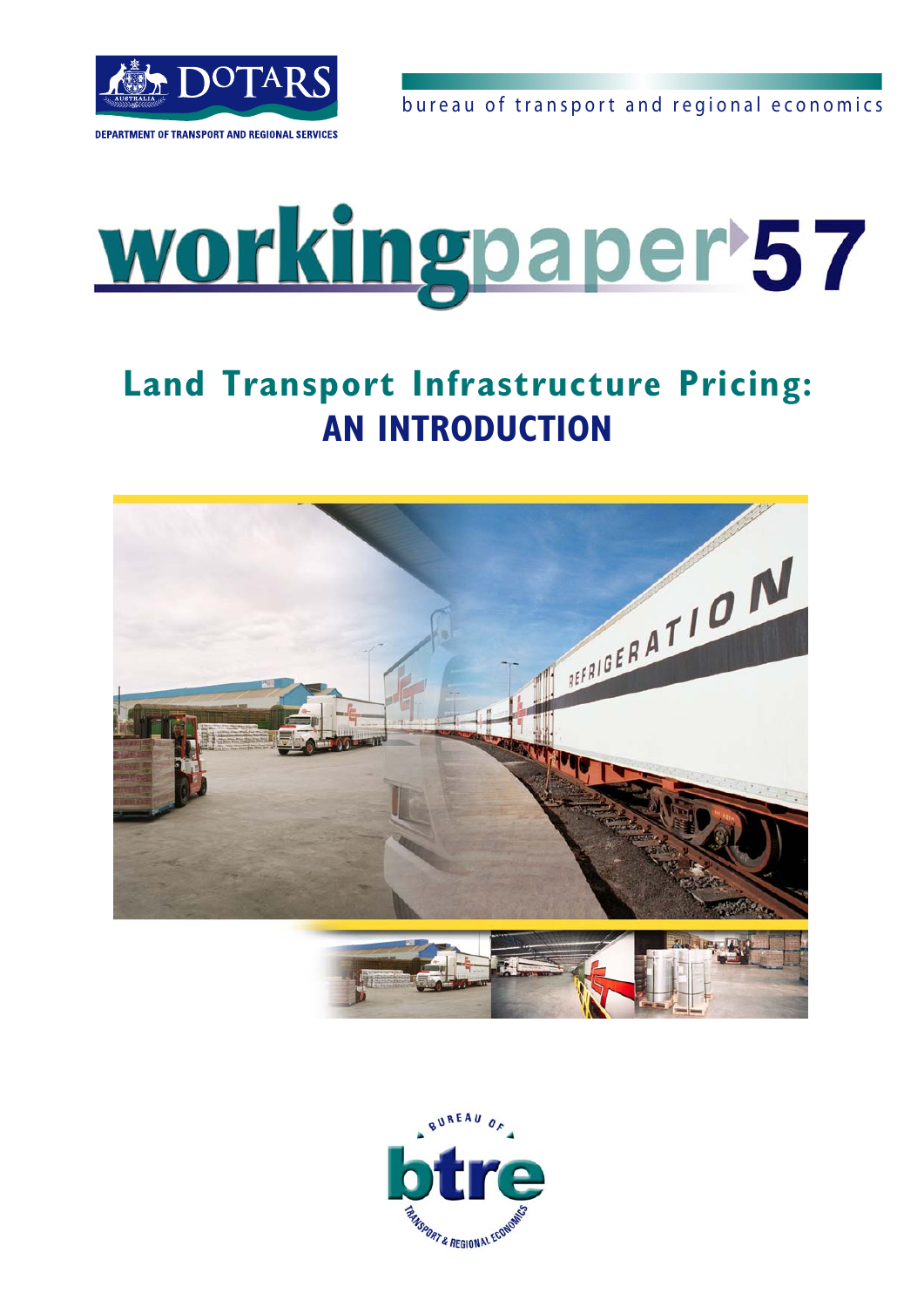**Bureau of Transport and Regional Economics** 

## **WORKING PAPER 57**

## **LAND TRANSPORT INFRASTRUCTURE PRICING: AN INTRODUCTION**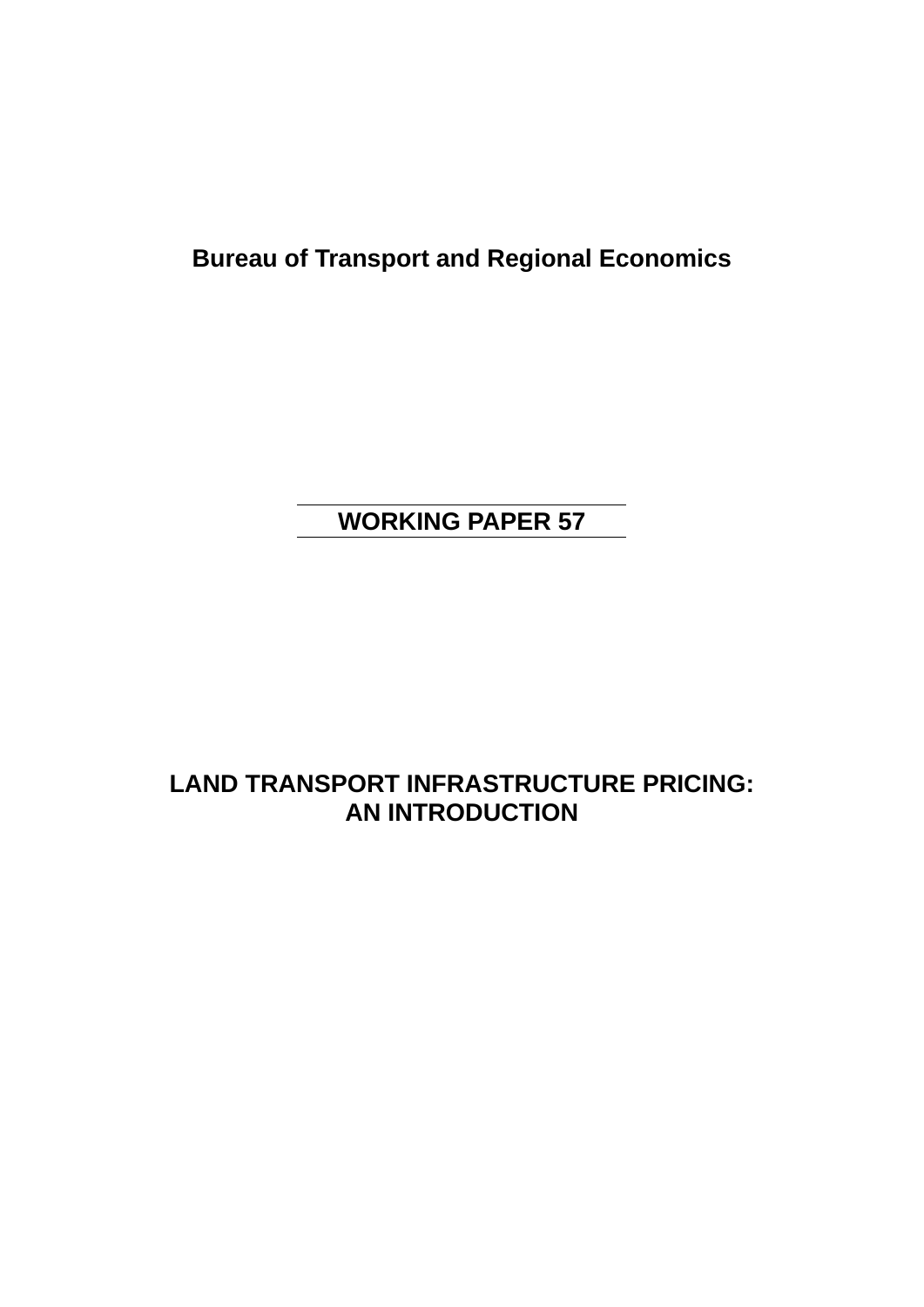© Commonwealth of Australia 2004

ISSN 1440-9707 ISBN 1-877081-31-0

This work is copyright. Apart from any use as permitted under the *Copyright Act 1968*, no part may be reproduced by any process without prior written permission. Requests and enquiries concerning reproduction rights should be addressed to the Manager, Legislative Services, AusInfo, GPO Box 84, Canberra, ACT 2601.

This publication is available free of charge from the Bureau of Transport and Regional Economics, GPO Box 501, Canberra, ACT 2601, by downloading it from our website (see below), by phone (02) 6274 7210, fax (02) 6274 6816 or email: *[btre@dotars.gov.au](mailto:btre@dotars.gov.au)*

#### **[http://www.btre.gov.au](http://www.btre.gov.au/)**

#### *Disclaimers*

The BTRE seeks to publish its work to the highest professional standards. However, it cannot accept responsibility for any consequences arising from the use of information herein. Readers should rely on their own skill and judgement in applying any information or analysis to particular issues or circumstances.

Cover design by Tom Smith, BTRE. Cover images courtesy of Specialized Container Transport, Altona, Victoria.

Printed by the Department of Transport and Regional Services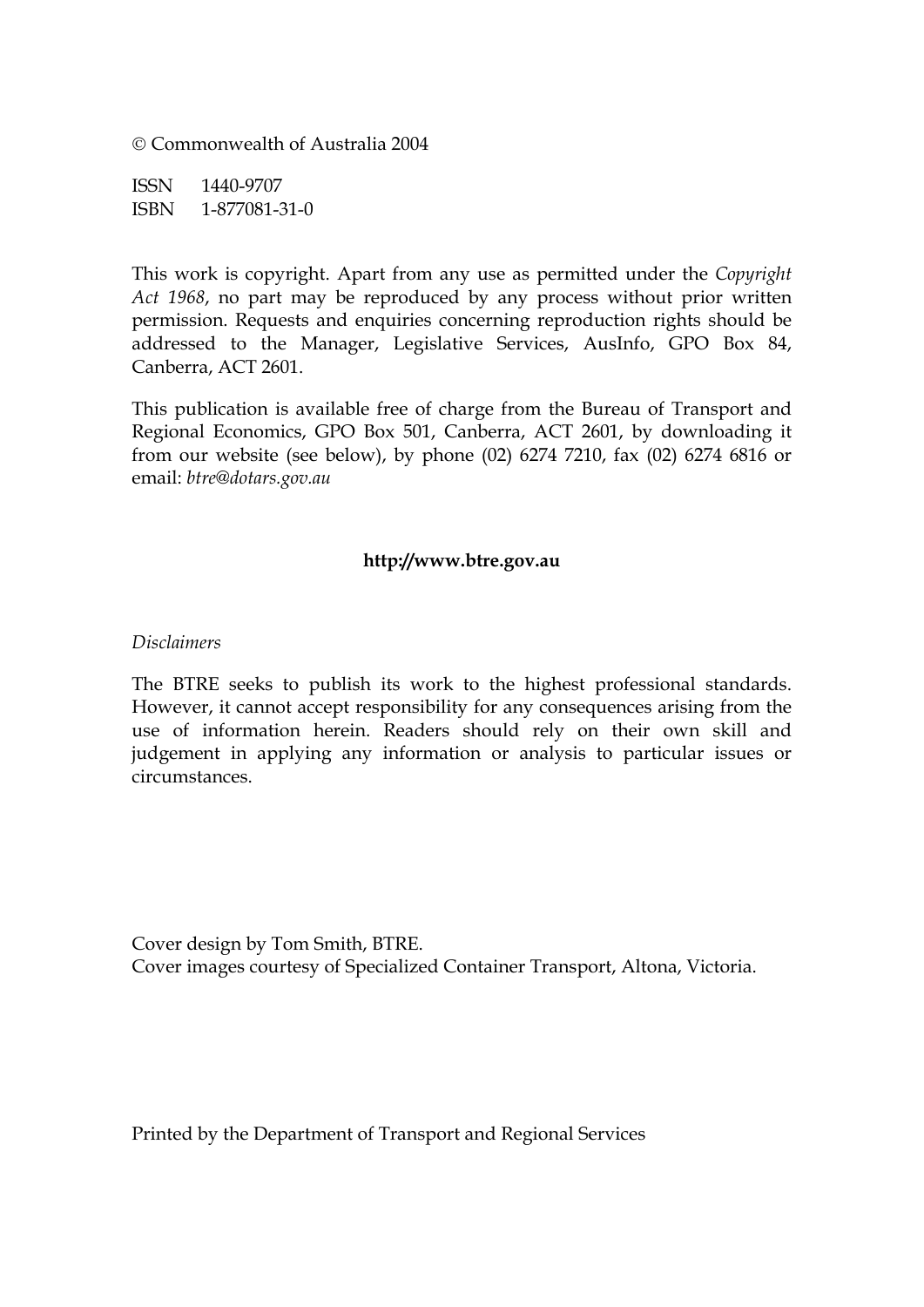#### <span id="page-3-0"></span>**FOREWORD**

The Bureau of Transport and Regional Economics (BTRE) projects that the total freight task will continue to grow strongly. Such growth will increase the infrastructure maintenance needs and possibly hasten the need for capacity expansion. Setting prices for infrastructure use that reflect costs provides important signals as to the appropriate level of transport activity, choice of transport mode, and the level of infrastructure spending.

At the Australian Logistics Council (ALC) meeting on 7 November 2002, the Council asked the BTRE to provide a comparative analysis of current land transport pricing regimes and their objectives and to present the findings at the next Council meeting, held on 27 February 2003.

This working paper comprises the paper prepared for the ALC and already released by the ALC as a discussion paper.

The paper was written by Peter Kain, David Mitchell and Phil Potterton. The team acknowledges the information and comment provided by the National Road Transport Commission, the Australian Rail Transport Corporation, WestNet Rail and ARRB Transport Research, as well as by colleagues in the BTRE and the Department of Transport and Regional Services.

> Tony Slatyer Executive Director

Bureau of Transport and Regional Economics Canberra June 2003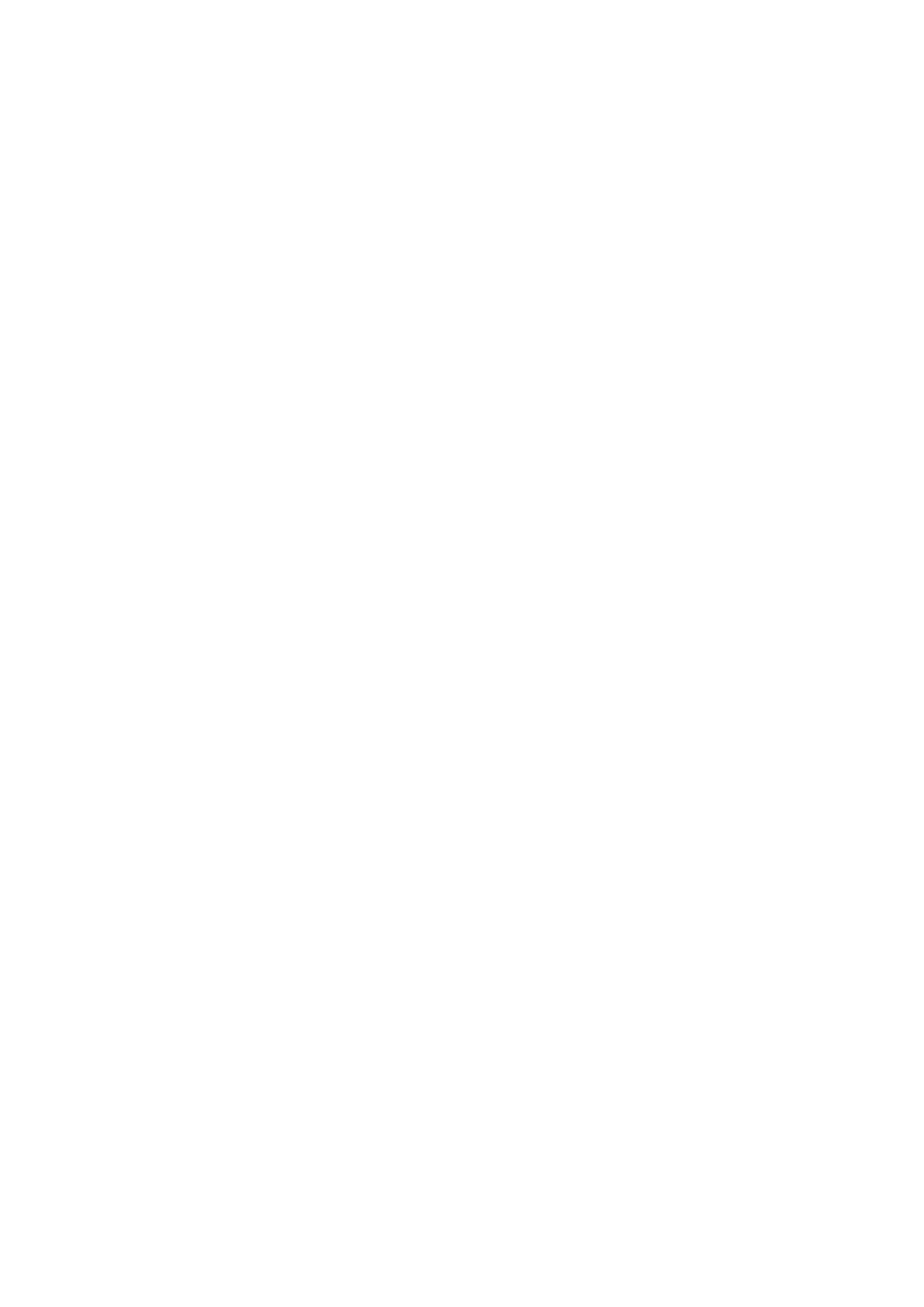## **CONTENTS**

| <b>FOREWORD</b>      |                                           | iii          |
|----------------------|-------------------------------------------|--------------|
| <b>SUMMARY</b>       |                                           | ix           |
|                      | LAND TRANSPORT INFRASTRUCTURE PRICING: AN |              |
|                      | <b>INTRODUCTION</b>                       | 1            |
|                      | Heavy vehicle road infrastructure charges | $\mathbf{1}$ |
|                      | Rail infrastructure charges               | 11           |
|                      | Externalities                             | 18           |
|                      | Concluding comments                       | 19           |
| <b>APPENDIX I</b>    | <b>ROAD EXPENDITURE ATTRIBUTION AND</b>   |              |
|                      | <b>CURRENT REGISTRATION CHARGES</b>       | 23           |
| <b>REFERENCES</b>    |                                           | 25           |
| <b>ABBREVIATIONS</b> |                                           | 27           |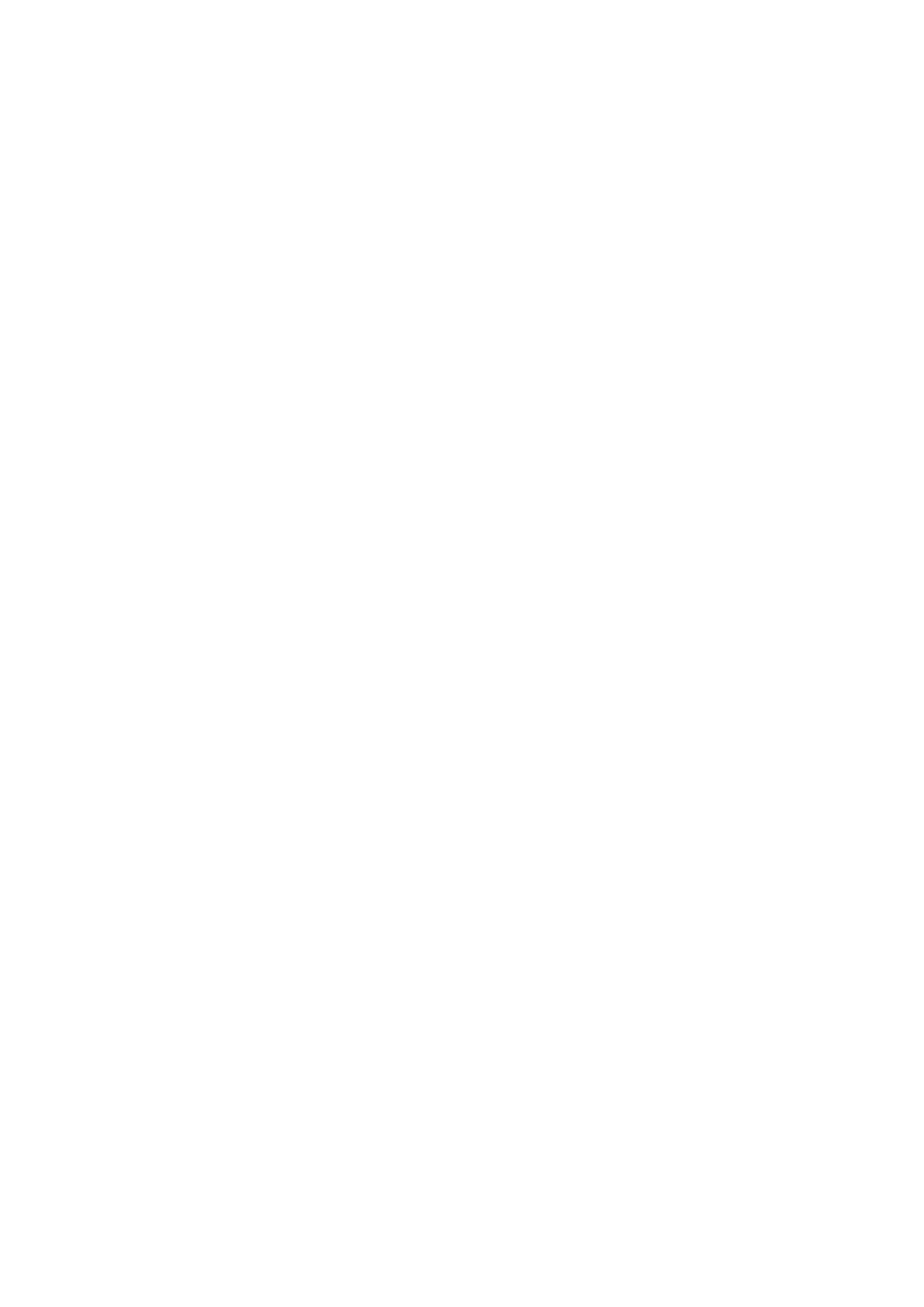## **TABLES**

| Table 1   | Comparison of road and rail infrastructure pricing<br>arrangements                | $\boldsymbol{\chi}$ |
|-----------|-----------------------------------------------------------------------------------|---------------------|
| Table 2   | Current access charges and mass limits - articulated<br>trucks                    | 7                   |
| Table 3   | Allocated road expenditure and revenue by vehicle<br>class                        | 8                   |
| Table 4   | Illustrative ARTC reference track access charges                                  | 15                  |
| Table I.1 | Road expenditure attribution parameters                                           | 23                  |
| Table I.2 | Heavy vehicle registration charges for selected vehicle<br>classes, November 2002 | 24                  |

## **FIGURES**

| Figure 1 | Road expenditure allocation procedure                                                               | 3  |
|----------|-----------------------------------------------------------------------------------------------------|----|
| Figure 2 | Profile of fuel-based heavy vehicle charges and road-<br>wear costs for six-axle articulated trucks | 10 |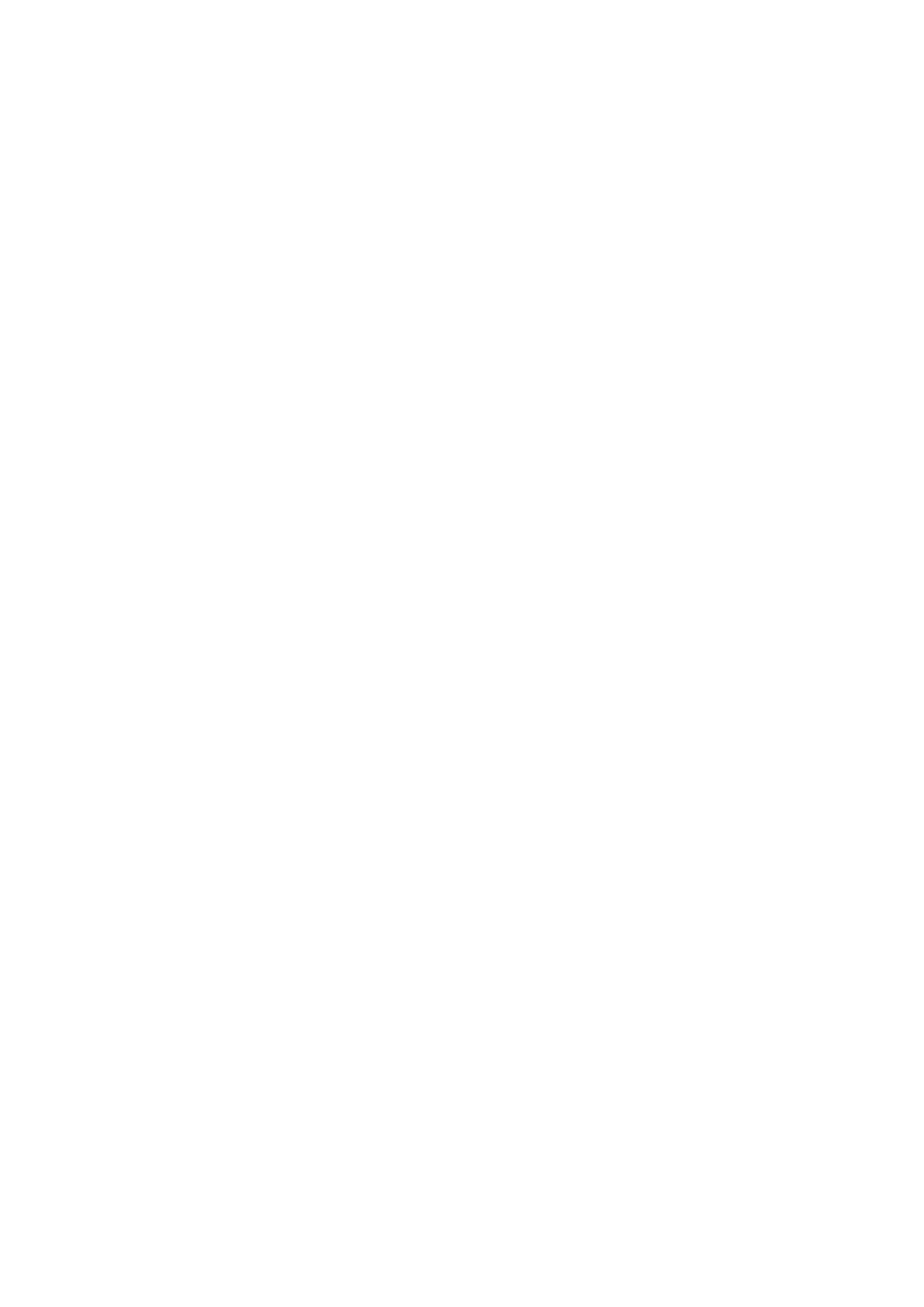### <span id="page-9-0"></span>**SUMMARY**

There are differences and also important similarities between existing road and rail freight infrastructure pricing arrangements. Table 1 summarises the main features of pricing in each mode.

#### **Objectives**

The key road infrastructure pricing objective is to recover the expenditure by eight jurisdictions that is attributed to heavy vehicles in respect of a national road network available to all licensed vehicles, heavy and light. The National Road Transport Commission (NRTC) develops and recommends nationally consistent road user charges for heavy road vehicles under the *National Road Transport Commission Act 1991*. Five charging principles require the NRTC to balance cost recovery, efficiency, equity and administrative simplicity.

In some contrast, Australia's seven rail infrastructure managers, as corporate entities, seek commercial returns in respect of assets under their control. Their pricing has regard to National Competition Policy (NCP) frameworks, which include: promotion of the efficient use of the infrastructure; non-exploitation of monopoly position (e.g. in respect of bulk traffics) and incentives to reduce infrastructure costs. Rail infrastructure managers also implement specific transport policy objectives, where applicable (e.g. to increase rail traffic).

#### **Cost attribution to heavy vehicles**

Heavy vehicles are currently allocated 21 per cent of total road expenditure, while light vehicles are notionally allocated 50 per cent. The remaining 29 per cent—which includes substantial local road expenditure—is not allocated to road users. Whether sufficient costs are attributed for recovery to heavy vehicles in the aggregate and to the heaviest vehicle classes in particular is itself an important issue deserving further attention, particularly from a competitive neutrality perspective. Attribution is the subject of continuing research by ARRB Transport Research.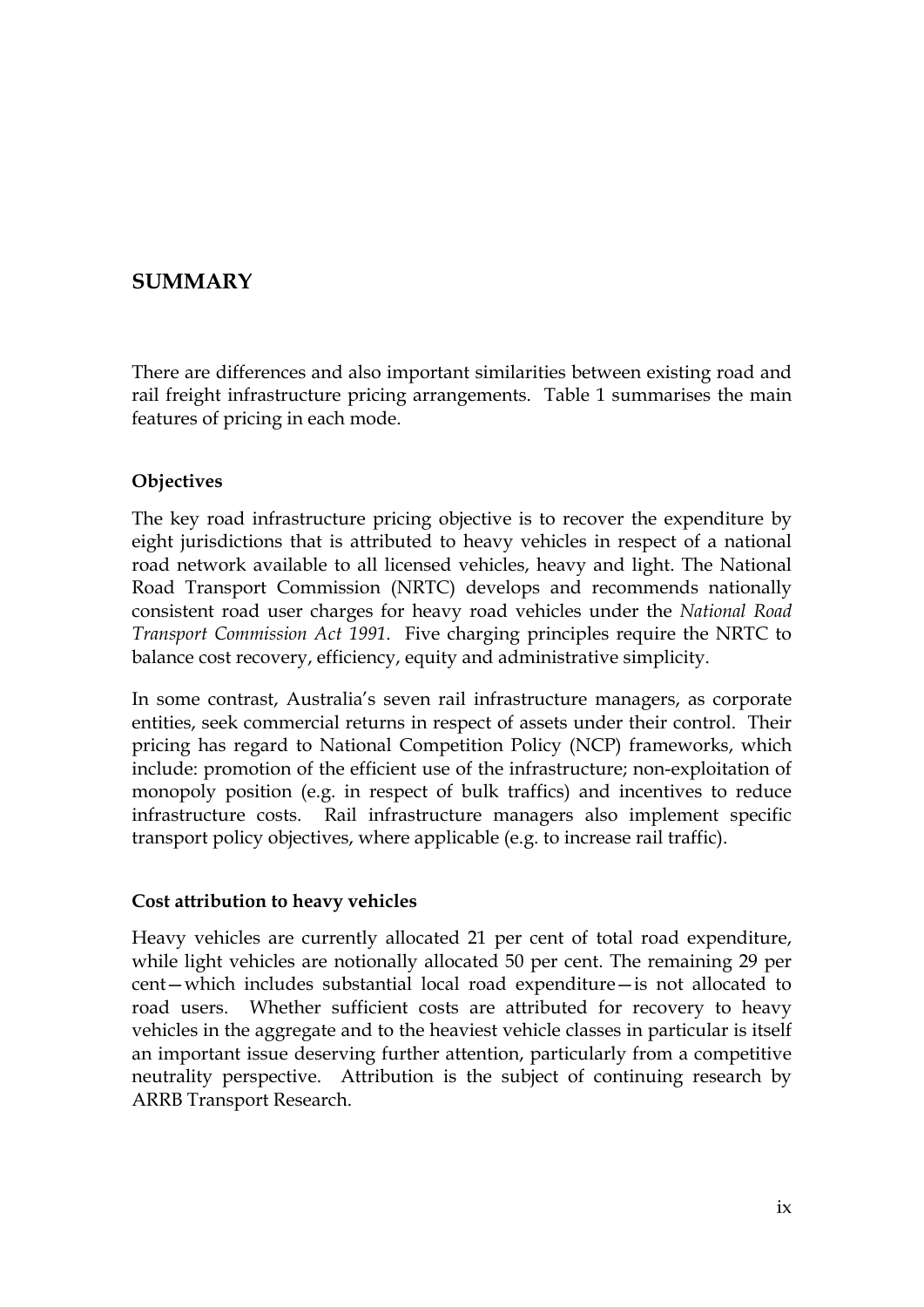#### <span id="page-10-0"></span>**Cost recovery**

Current heavy vehicle infrastructure pricing arrangements achieve the objective of recovery of aggregate attributed costs, including capital costs (108 per cent). However, due to a geographically-based exception in respect of road trains in an otherwise nationally uniform system, the arrangements achieve only 90 per cent recovery for the heaviest vehicles (i.e. road trains and B-doubles). There is over-recovery from smaller heavy vehicles, i.e. rigid trucks (138 per cent).

Australian rail infrastructure managers generally report positive financial returns on assets. However, while these returns may be sufficient for track maintenance, for most lines the returns are probably not sufficient to fund the track renewals and investment needed for a continuing operation. It follows that current charges may not reflect the economic cost of providing rail freight infrastructure in the long run.

|                                       | Mode                                                     |                                                                        |  |
|---------------------------------------|----------------------------------------------------------|------------------------------------------------------------------------|--|
|                                       | Road                                                     | Rail                                                                   |  |
| Number of regimes                     | 1 (Statutory authority)                                  | 7 (Mix of privatised /<br>corporatised entities)                       |  |
| Pricing objectives                    | Cost recovery, efficiency,<br>equity and administrative  | Market-based-satisfactory<br>return on equity                          |  |
|                                       | simplicity                                               | Satisfy NCP requirements                                               |  |
|                                       |                                                          | Government-specific objectives                                         |  |
| Cost recovery                         |                                                          |                                                                        |  |
| Aggregate<br>Vehicle class/train type | Yes<br>Not heaviest classes                              | Long-term objective (ARTC)<br>Not applicable                           |  |
| Charging structures                   | Two-part<br>annual registration fee<br>fuel-based excise | Generally two-part:<br>flagfall charge per train<br>per gross tonne-km |  |
| Charging process                      | Posted                                                   | Negotiated                                                             |  |
| Published charging                    | Yes                                                      | Some (ARTC 'reference'<br>charges)                                     |  |
| Charging parameters:                  |                                                          |                                                                        |  |
| Marginal cost                         | No                                                       | No                                                                     |  |
| Mass-distance charging                | No                                                       | Yes                                                                    |  |
| Route-specific                        | <b>No</b>                                                | Generally, yes                                                         |  |
| Vary by vehicle/train type            | Yes                                                      | Yes (ARTC)                                                             |  |
| Charge for capital<br>expenditure     | Yes                                                      | Yes-partial                                                            |  |
| Charge for externalities              | No                                                       | No                                                                     |  |
| Incentives to improve<br>efficiency   | No                                                       | Generally, yes                                                         |  |

TABLE 1 COMPARISON OF ROAD AND RAIL INFRASTRUCTURE PRICING ARRANGEMENTS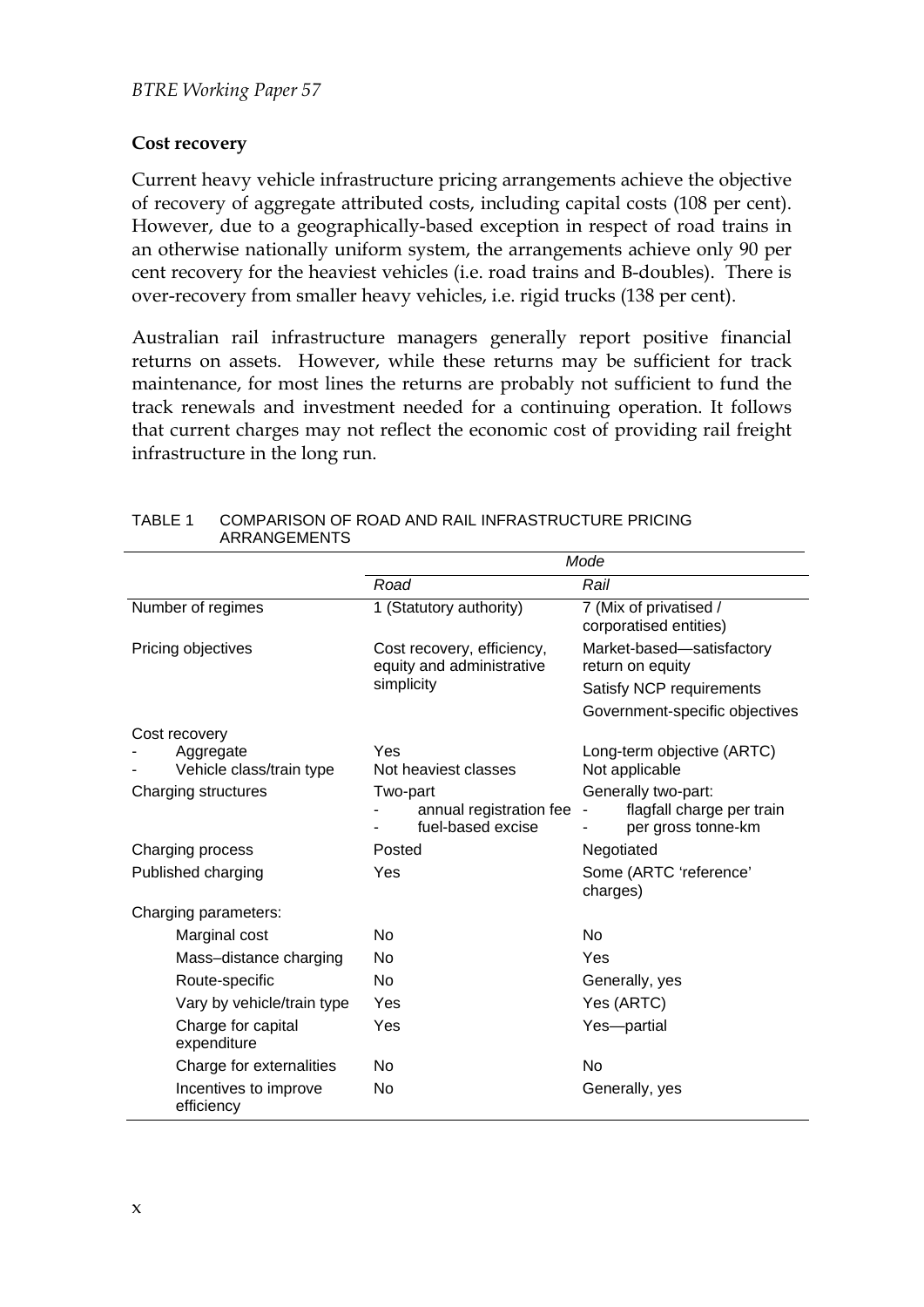#### **Charging structures**

Land transport infrastructure charging in both modes employs two-part pricing, so that cost recovery objectives can be met without unduly deterring use of the infrastructure. 'Efficient' variable charges should therefore be as close as possible to the cost the additional user imposes.

Heavy vehicle infrastructure charges comprise the first 20c of diesel fuel excise and annual registration fees, which differ by vehicle class. The diesel fuel excise, which comprises just under 70 per cent of total heavy vehicle charges, is less than optimal as a variable charge. Due to vehicle economies of scale, fuel use increases at a declining rate with respect to vehicle load. However, the cost of road-wear increases exponentially with axle loading. Variable charges that more closely matched the individual vehicle's marginal cost of road use (e.g. mass-distance charges) would ensure that pricing did not encourage over-use or under-use of roads by individual vehicles. This would help to provide more appropriate road investment (including maintenance) signals.

Rail freight infrastructure prices for use of each line segment are negotiated, within a floor-ceiling price band. Charging structures typically comprise a flagfall charge per train and a variable use charge per tonne-kilometre. The flagfall usually differs according to operating characteristics, e.g. trains with higher speeds and axle loads. There may be scope for more differentiation in variable charges than currently exists, for example on the basis of wagon suspensions.

#### **Externalities**

There is no charging for externalities in either mode, although the NRTC is to consider inclusion of some types of heavy vehicle externalities in the third heavy vehicle charges determination.

Externalities such as congestion, noise and local air pollution vary significantly by location and time of day and other dimensions, as well as by vehicle class and the extent of vehicle use (i.e. the existing heavy vehicle charging parameters). This gives rise to threshold issues of measurement, valuation, attribution to the individual transport user and technical feasibility, if externality charges are to take the place of, or supplement, regulatory approaches. In addition, while externalities are lower for rail freight than for road freight, it would generally not be appropriate to charge heavy road vehicles (and/or freight trains) and exclude light vehicles (and/or passenger trains).

Where feasible, well-designed charging for externalities would present users with the social cost of their behaviour and would thereby improve the efficiency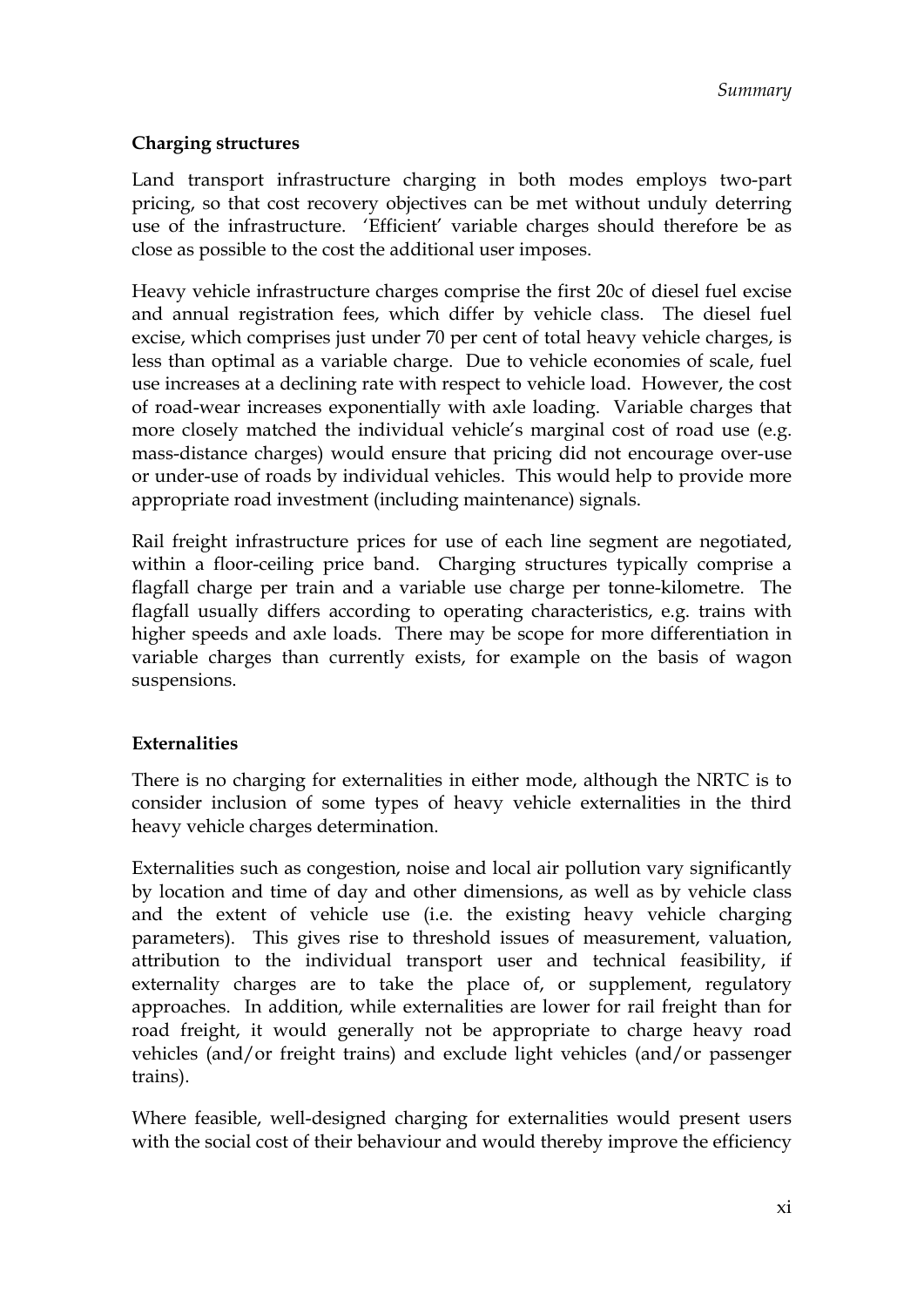of land transport infrastructure use. However, from the road-rail competition perspective, it is notable that externalities are less significant over the nonurban routes, where this competition primarily occurs, than in urban areas.

#### **Incentives to reduce costs**

In setting charges to recover actual and budgeted expenditure, road infrastructure pricing arrangements do not provide any explicit incentive for road authorities to improve their productive efficiency. In contrast, the projected path of rail access price increases generally include a 'CPI-x' formulation. However, with prices primarily negotiated between operator and infrastructure manager, it is not clear how significant is the actual incentive to reduce costs.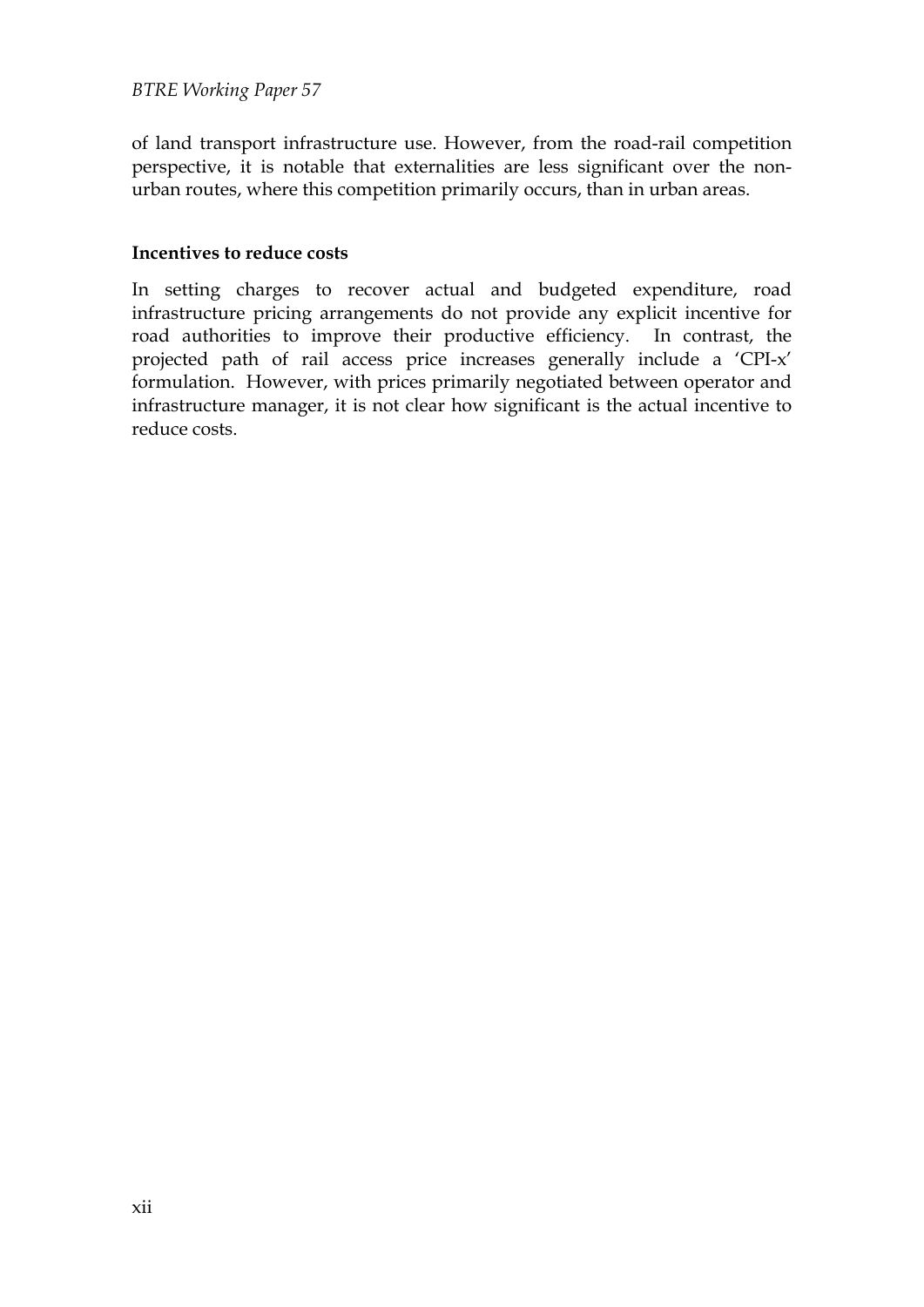## <span id="page-13-0"></span>**LAND TRANSPORT INFRASTRUCTURE PRICING: AN INTRODUCTION**

Road and rail infrastructure charges are set under quite different institutional circumstances. This paper outlines the objectives and current infrastructure charging arrangements for road and rail freight. The paper also briefly addresses the issues involved in charging road and rail operators for the external costs of their activities.

#### **HEAVY VEHICLE ROAD INFRASTRUCTURE CHARGES**

#### **Background**

A single statutory authority, the National Road Transport Commission (NRTC), is responsible for developing and recommending nationally consistent regulations and road user charges for heavy road vehicles<sup>[1](#page-13-1),[2](#page-13-2)</sup>. Commonwealth, State and Territory transport ministers must agree the charges before they come into effect.

The NRTC was established in 1991 (under the *National Road Transport Commission (NRTC) Act 1991*) following agreement between the States and the Commonwealth. Prior to that, regulations and charges were set separately by State and Territory governments and, consequently, there was considerable variation across jurisdictions in both the level and the basis of the charges.

The establishment of the NRTC was intended to improve road safety and transport efficiency, and reduce the costs of administration of road transport.

<span id="page-13-1"></span><sup>&</sup>lt;sup>1</sup> Heavy vehicles include all vehicles of 4.5 tonnes gross vehicle mass or above.

<span id="page-13-2"></span><sup>2</sup> The NRTC is also responsible for the development and harmonisation of a range of regulation covering heavy vehicles, including mass limits, vehicle standards, driver hours and dangerous goods regulations.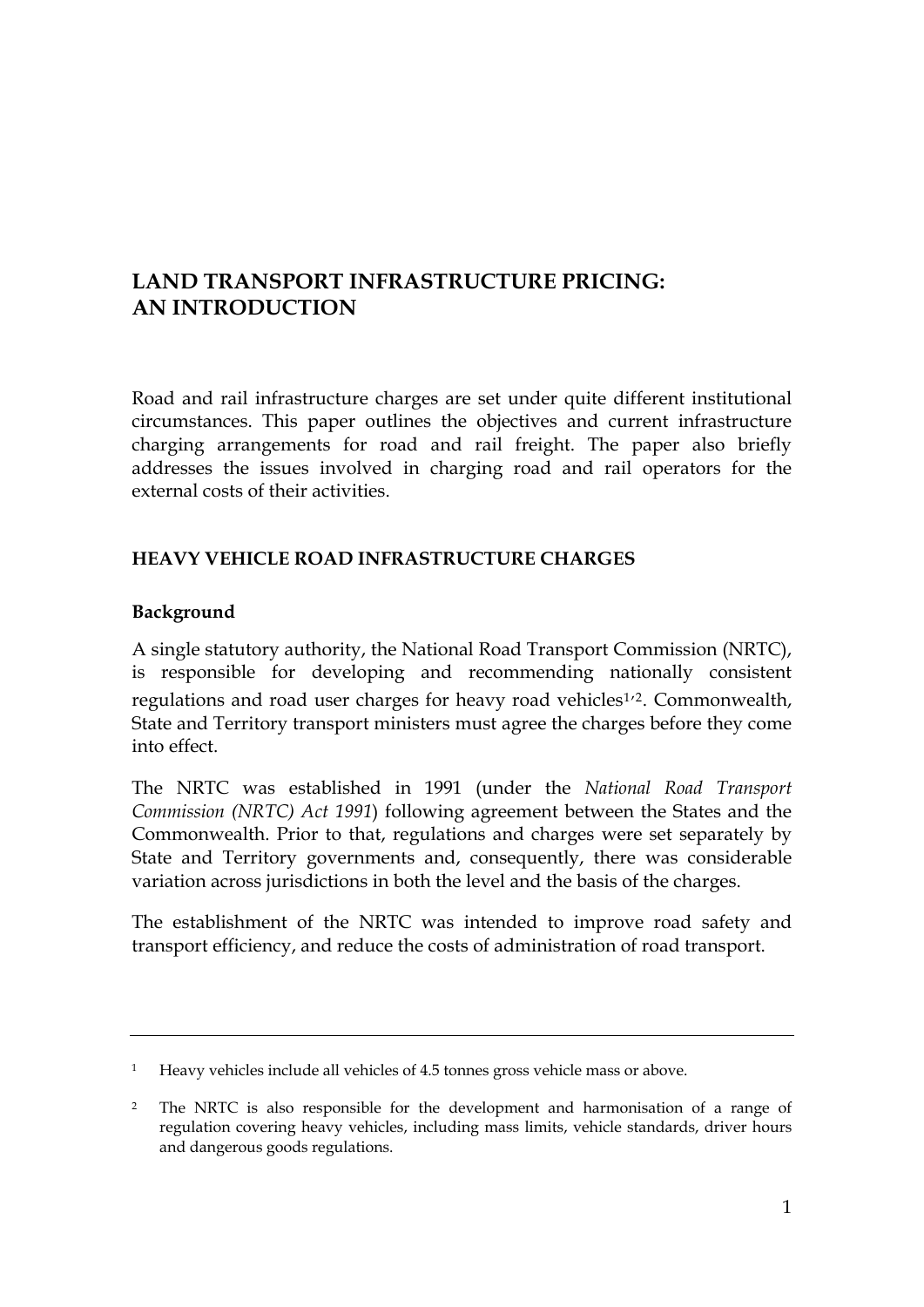#### **Objectives**

The Heavy Vehicles Agreement, signed by Heads of Government and included as a schedule to the *NRTC Act 1991*, specifies five charging principles to be adopted by the NRTC in setting heavy vehicle charges:

- i. fully recover distributed road costs while minimising over-recovery from any vehicle class, thereby achieving full recovery of all road costs;
- ii. adopt a common methodology;
- iii. determine and collect charges in a way that achieves a reasonable balance between administrative simplicity, efficiency and equity in the charging structure;
- iv. improve pricing, leading to a better allocation of resources, with investment decisions on equipment and infrastructure being based on more relevant demand signals; and
- v. minimise the incentive for operators to 'shop around' for lower charges and undermine the integrity of the national charging system.

These principles require the NRTC to balance cost recovery (principle i.), economic efficiency (iii. and iv.), equity (i, and iii.) and administrative complexity (ii, iii. and v.).

#### **Determination of heavy vehicle charges**

Heavy vehicle charges are set using a fully allocated cost approach. In brief, relevant road infrastructure costs (expenditure) are first allocated across all vehicle classes, including light vehicles<sup>[3](#page-14-0)</sup>. The heavy vehicle charges are then calculated so as to recover the costs attributed to each vehicle class and fully recover the total costs attributed to heavy vehicles, while minimising the overrecovery from each vehicle class.

Allocated road costs do not include external costs imposed by heavy vehicles on the rest of society. Commonwealth, State and Territory transport agencies have asked the NRTC to consider external costs as part of the third heavy vehicle charges determination, due to be implemented in 2005.

#### *How costs are attributed*

#### Cost allocation

Total road expenditure is allocated between all vehicle classes, including light and heavy vehicles, based on the amount and type of road expenditure and the

<span id="page-14-0"></span><sup>&</sup>lt;sup>3</sup> Light vehicles comprise motor cycles, passenger cars and light commercial vehicles.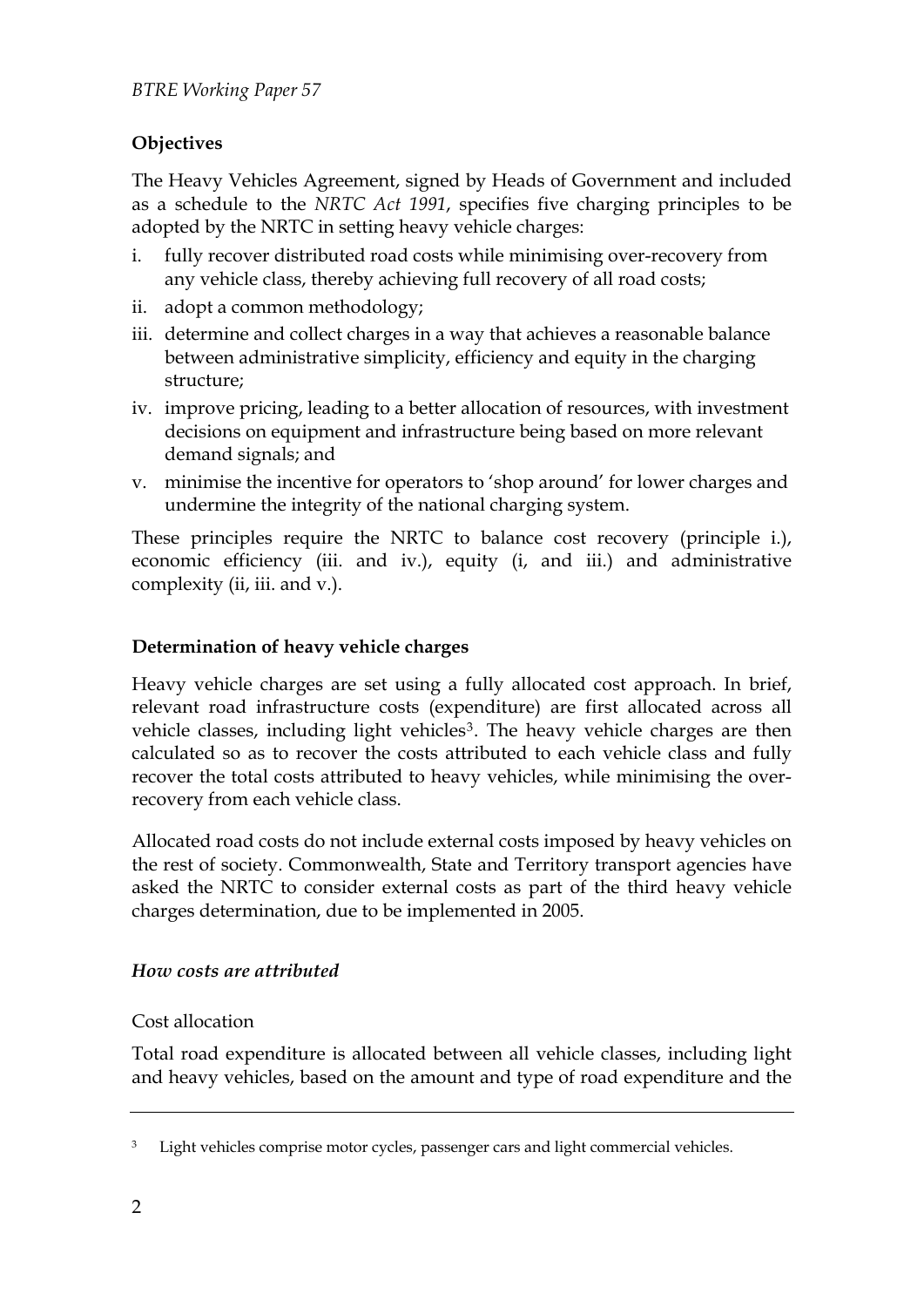<span id="page-15-0"></span>vehicle use attributed as giving rise to that expenditure. Under the current cost allocation process, approximately 30 per cent of total road expenditure allocated to road users is attributed to heavy vehicles. In total, heavy vehicles are allocated 21 per cent of all State and Territory road agency expenditure.

The cost allocation process itself involves a number of stages. Figure 1 illustrates the cost allocation procedure and the attributed expenditure shares.



FIGURE 1 ROAD EXPENDITURE ALLOCATION PROCEDURE

#### Allocable and non-allocable expenditure

<span id="page-15-2"></span>The NRTC first divides total road agency expenditure into two components: (i) expenditure to be recovered from road users ('allocable' expenditure) and (ii) expenditure not attributable to road users ('non-allocable' expenditure). (Expenditure on toll roads is not included in the NRTC cost allocation.) For the second heavy vehicle charges determination (NRTC 1998) non-allocable expenditure items included expenditure on vehicle registration, driver licensing, loan interest<sup>[4](#page-15-1)</sup>, and heavy vehicle enforcement costs. In addition, 75 per cent of urban local road expenditure and 50 per cent of rural local road expenditure was judged to be solely to provide access, and consequently not allocated to road users<sup>[5](#page-15-2)</sup>. Consequently, non-allocable expenditure constituted

*Note* Figures in parentheses denote expenditure shares. *Source* NRTC (1998).

<span id="page-15-1"></span><sup>4</sup> Interest payments on loans by road agencies.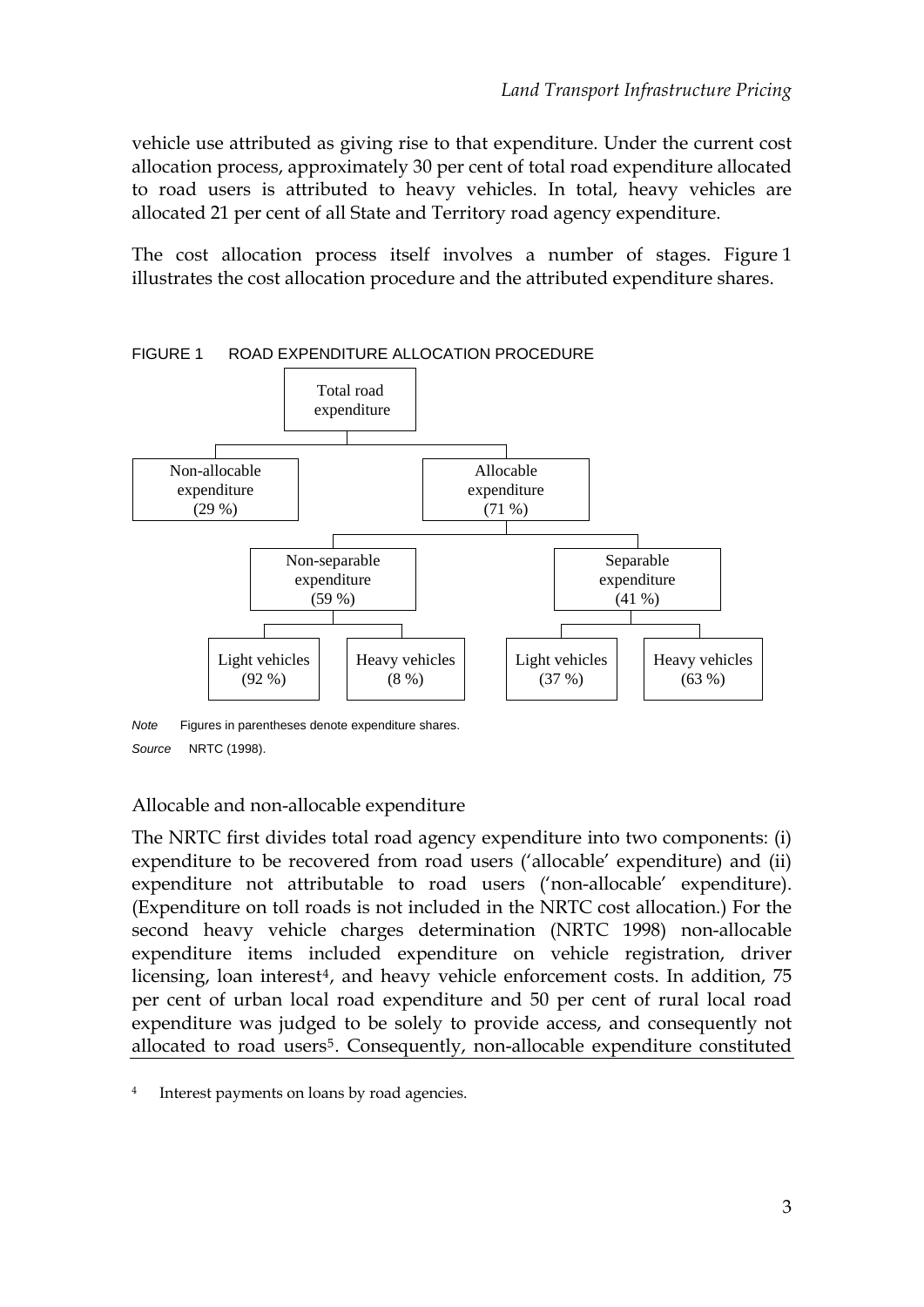29 per cent of total road agency expenditure in the second heavy vehicle charges determination.

#### Allocable expenditure: Separable and non-separable items

Allocable expenditure is further divided into 'separable' and 'non-separable' components.

Separable expenditure items are those that vary with road use by the different classes of vehicle. Separable expenditure is attributed among the different vehicle classes, including light vehicles, using a set of empirically estimated 'attribution parameters' and estimates of road use that give rise to that expenditure. The attribution parameters are: vehicle kilometres travelled (VKT), passenger car units (PCU-km), equivalent standard axle kilometres (ESA-km) and average gross mass kilometres (AGM-km). AGM-kms and ESA-kms are alternative indicators of road wear, while VKT and PCU-kms measure use of road capacity.

Non-separable expenditure is that which cannot directly be attributed to road use; it includes the costs of mowing roadside verges and the costs of building a minimum possible standard of road (NRTC 1998). Non-separable expenditure is distributed across vehicle classes according to total vehicle kilometres travelled<sup>[6](#page-16-0)</sup>.

#### Expenditure attribution

The choice of attribution parameter can have a significant influence on the share of total road expenditure attributable to heavy vehicles and on the allocation of expenditure between vehicle classes<sup>[7](#page-16-1)</sup>. Heavy vehicles are allocated practically all of the road expenditure attributed to AGM-km and ESA-kms, but only 7 per

<sup>&</sup>lt;sup>5</sup> In addition, in new residential developments the costs of building roads are often met by developers, and consequently including this expenditure in a cost recovery target would be double counting.

<span id="page-16-0"></span><sup>6</sup> Total vehicle kilometres travelled in the 12 months to 31 October 2000 was 181 billion km (ABS 2001), of which, light vehicles comprise approximately 92 per cent (167.0 billion km) and heavy vehicles 8 per cent (13.8 billion km).

<span id="page-16-1"></span><sup>7</sup> BTE (1999) estimated that if 100 per cent of the road maintenance and construction expenditure attributed to heavy vehicles were allocated by ESA-kms, instead of the current AGM-kms, then the equivalent annual registration charge for a 6-axle articulated truck would be around \$13 000 per annum, compared to the current charge of \$4 500 per annum. Total attributable arterial road expenditure for 1997-98 was estimated at \$1715 million compared with the NRTC's estimated expenditure of \$1055 million. Laird et al. (2001) cite additional studies that attribute higher costs to trucks than under current settings.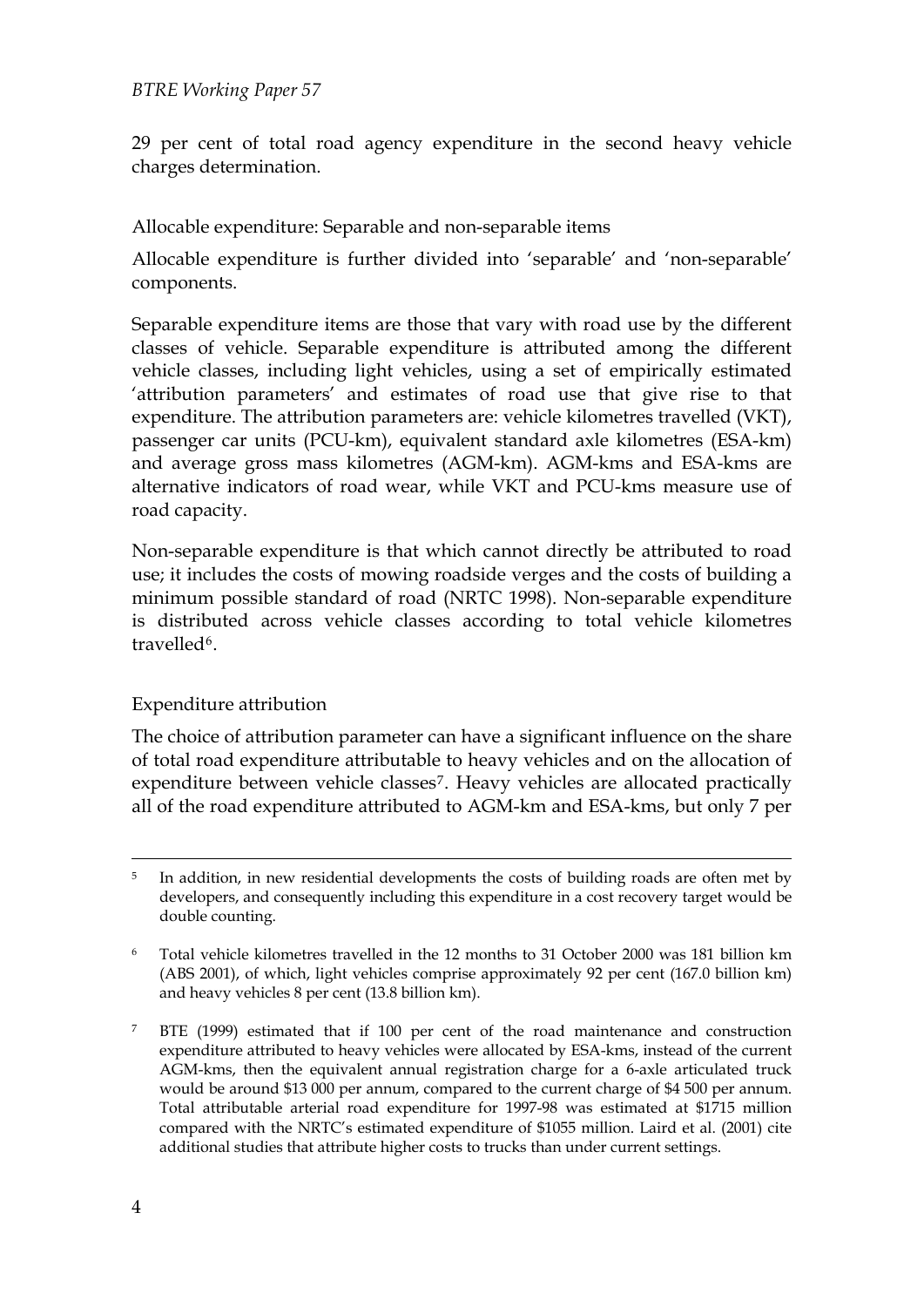cent and 17 per cent, respectively, of expenditure attributed to VKT and PCUkm.

The appropriate choice of road use parameter, and consequently the share of road expenditure attributable to heavy vehicles, is not certain, and, indeed, has varied between the first and second heavy vehicle charge determinations. For example, in the first determination, road maintenance expenditure was attributed according to ESA-kms whereas in the second determination road maintenance expenditure was allocated by AGM-km. The effect of this change was that larger heavy vehicles paid a smaller share of road maintenance costs under the second determination than previously.

The road expenditure attribution parameters are updated periodically, based on the most recent research by ARRB Transport Research into the relation between road expenditure and vehicle use (Martin 2002). It is expected that road maintenance expenditure will be allocated according to ESA-kms in the third determination. (Appendix table I.1 shows the road expenditure attribution parameters used in the second heavy vehicle charges determination.)

#### *From attributed costs to vehicle charges*

Current heavy vehicle charges comprise a 20 c/L fuel-based variable charge, collected through the Commonwealth fuel excise<sup>[8](#page-17-0)</sup>, and an annual heavy vehicle registration fee[9](#page-17-1), which generally increases in proportion to vehicle size. The *NRTC Act 1991* identified five instruments<sup>[10](#page-17-2)</sup> for recovering costs, but directed the NRTC to use fuel excise and registration fees initially. Currently, fuel-based road use charges contribute approximately 70 per cent and annual registration charges 30 per cent of the total revenue collected from heavy vehicles (NRTC 1999).

#### Fuel-based charges

The fuel-based charge is based on the calculated rate of fuel excise that would be required to fully recover costs allocated to the smallest heavy vehicle class (2-

<span id="page-17-0"></span><sup>&</sup>lt;sup>8</sup> The current diesel fuel excise rate is 38.143 c/L (ATO 2002), and is paid by all heavy vehicle operators. Eligible heavy vehicle operations may claim a rebate of  $18.15 \text{ c/L}$  under the Diesel and Alternative Fuel Grants Scheme (DAFGS), leaving a net fuel-based road use charge of approximately 20 c/L for heavy vehicles.

<span id="page-17-1"></span><sup>&</sup>lt;sup>9</sup> The charges also include a mass-distance charge for on special permits to operate over-mass and over-dimension vehicles.

<span id="page-17-2"></span><sup>10</sup> The five charging instruments identified in the *NRTC Act 1991* were: (i) road use charge (diesel excise); (ii) access charge; (iii) mass-distance charge; (iv) permit fees; and (v) a fee for travel between zones that reflects full cost recovery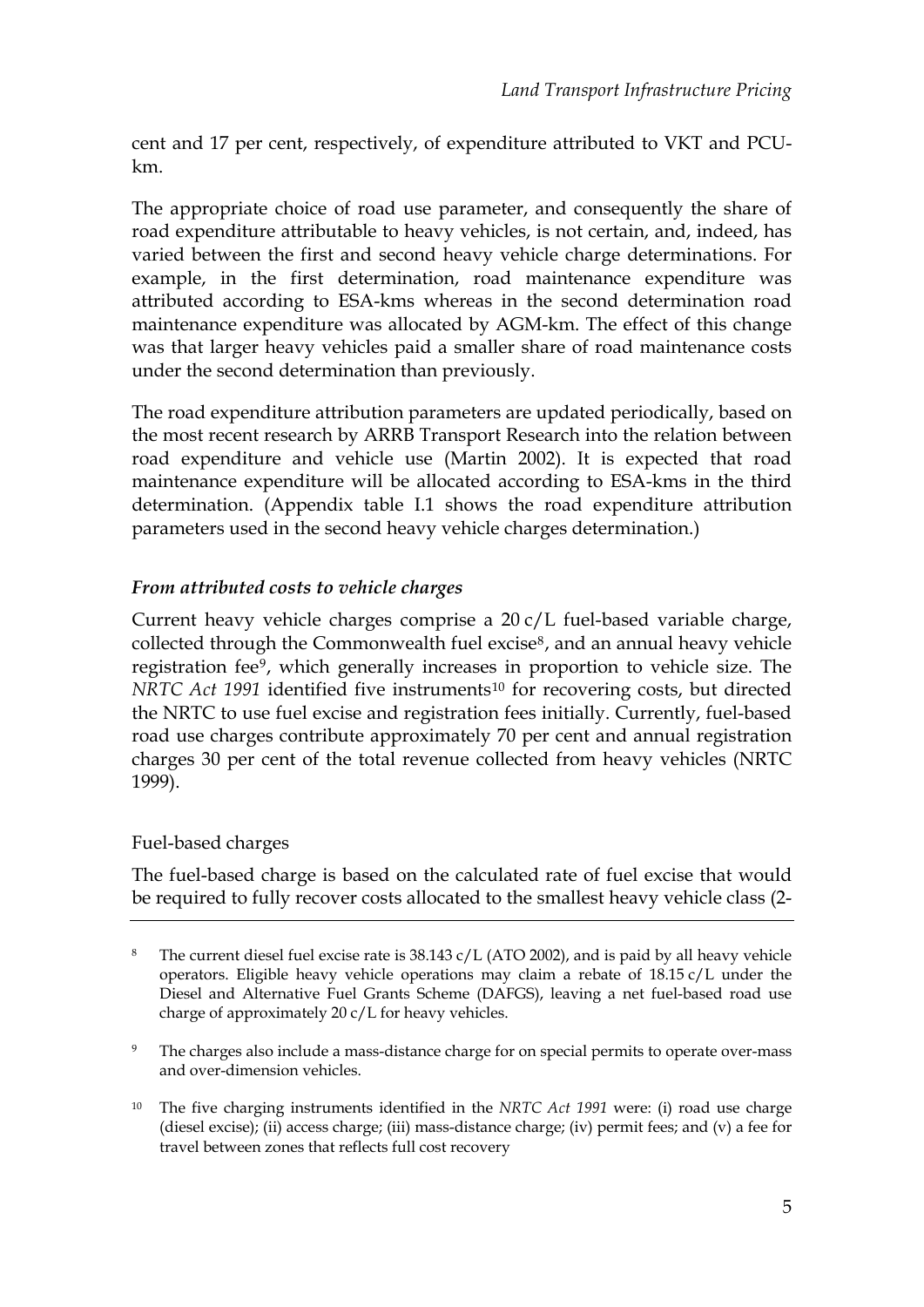axle rigid trucks). Since July 2000, the fuel-based road use charge has been fixed at 20 c/L. Fuel excise is paid to the Commonwealth Government.

#### Registration charges

For each heavy vehicle class, the annual registration charge (paid to state and territory governments) is calculated as the average charge required to fully recover the difference between attributed costs and the revenue recovered through the fuel-based charge.

The calculated registration charge, however, is not the actual charge levied on heavy vehicles. In estimating the heavy vehicle registration charges the NRTC attempts to meet two additional conditions:

- 1. that 'access' (registration) charges at the light end of the heavy vehicle classification be consistent with existing State and Territory registration charges for light vehicles<sup>[11](#page-18-0)</sup>; and
- 2. that the heavy vehicle charges do not send signals that encourage inappropriate vehicle choice for the task $12$ .

The effect of these conditions is that smaller heavy vehicles are charged more than the costs attributed to those vehicles and some larger heavy vehicles, particularly road trains and B-doubles are charged less than the costs attributed. For example, on the basis of attributed expenditure, the second determination estimated registration charges for B-doubles and road trains should have been \$10 200 and \$11 700, respectively. The actual registration charges applied to these vehicles was \$6 800 and \$8 900 (NRTC 1999, p. 28).

Table 2 lists the annual heavy vehicle registration charges applying to articulated trucks at November 2002 (and appendix table I.2 provides an illustration of the current heavy vehicle registration charges for selected heavy vehicles). Since 2002, heavy vehicle registration charges are subject to automatic adjustment each July, based on growth in road expenditure (*Road Transport Charges (Australian Capital Territory) Act 1993*). The adjustment is capped to not

<span id="page-18-0"></span><sup>&</sup>lt;sup>11</sup> While there is no direct legislative requirement for consistency between light and heavy vehicle registration charges, it does fit with the directions outlined for the NRTC in charging principles (iii) and (v).

<span id="page-18-1"></span><sup>&</sup>lt;sup>12</sup> In the first heavy vehicle charges determination, and in the technical paper prepared for the second determination (NRTC 1998), the NRTC also ensured that total revenue from heavy vehicle charges was not greater than allocated expenditure. This condition has been dropped for the charges actually implemented following the second determination.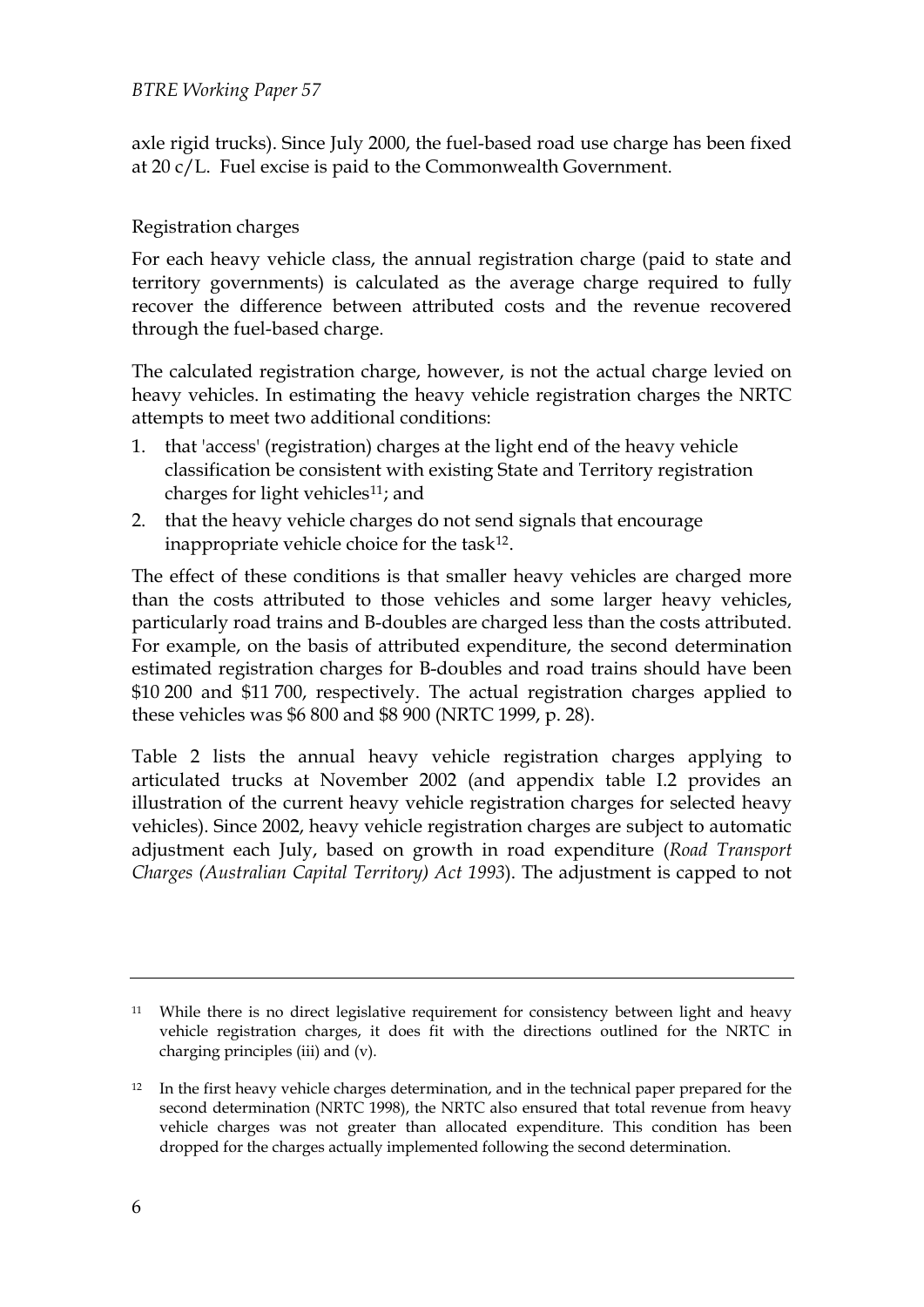<span id="page-19-0"></span>increase by more than the annual increase in the consumer prices index (CPI) and to not decrease[13.](#page-19-1)

By way of example, the total annual road use charge paid by a single six-axle articulated truck, travelling a fleet average 112 000 km per year, with an average fuel intensity of 0.50 L/km, would be approximately \$15 784 per annum— \$11 200 (71 per cent of total charges) in fuel-based charges and a \$4 584 (29 per cent of total charges) fixed registration charge.

| ARTICULATED TRUCKS |               |                                  |  |  |
|--------------------|---------------|----------------------------------|--|--|
| Vehicle class      | Access charge | Mass limit <sup>a</sup> (tonnes) |  |  |
| 6 axle             | \$4 584       | 42.5 (45.5)                      |  |  |
| 8 axle B-double    | \$6930        | 59.0 (62.5)                      |  |  |
| 9-axle B-double    | \$7 250       | 62.5 (68.0)                      |  |  |
| Triple road train  | \$9 490       | 115.5 (125.0)                    |  |  |

TABLE 2 CURRENT ACCESS CHARGES AND MASS LIMITS – ARTICULATED TRUCKS

a. Figures in parentheses are mass limits for vehicles with 'road-friendly' suspensions.

*Note* Further details are available in appendix table I.2. *Source* NRTC (2002).

#### **Do heavy vehicle road user charges achieve objectives?**

This section addresses the extent to which current heavy vehicle road user charges meet the charging principles specified in the *NRTC Act 1991*.

It should be noted that there is an inherent tension between the cost recovery objective (principle i.) and the economic efficiency objective (included in principles iii. and iv.). Principle iv., in particular, entails pricing to match use of existing capacity, potentially leading to under-recovery or over-recovery. Principle iv. also can mean highly differentiated pricing, by location, time of day, road used, vehicle type, etc., whereas principle i. implies variation of pricing only by vehicle class.

#### *Principle i: Fully recover distributed road costs while minimising overrecovery from any vehicle class, thereby achieving full recovery of all road costs.*

Current charges over-recover the total road expenditure allocated to heavy vehicles (NRTC, 1999). In the second heavy vehicle charges determination,

<span id="page-19-1"></span><sup>&</sup>lt;sup>13</sup> Charges for certain permits, for vehicles carrying indivisible loads of more than 125 tonnes GVM, may not be increased or decreased by any more than 5 per cent over the previous year.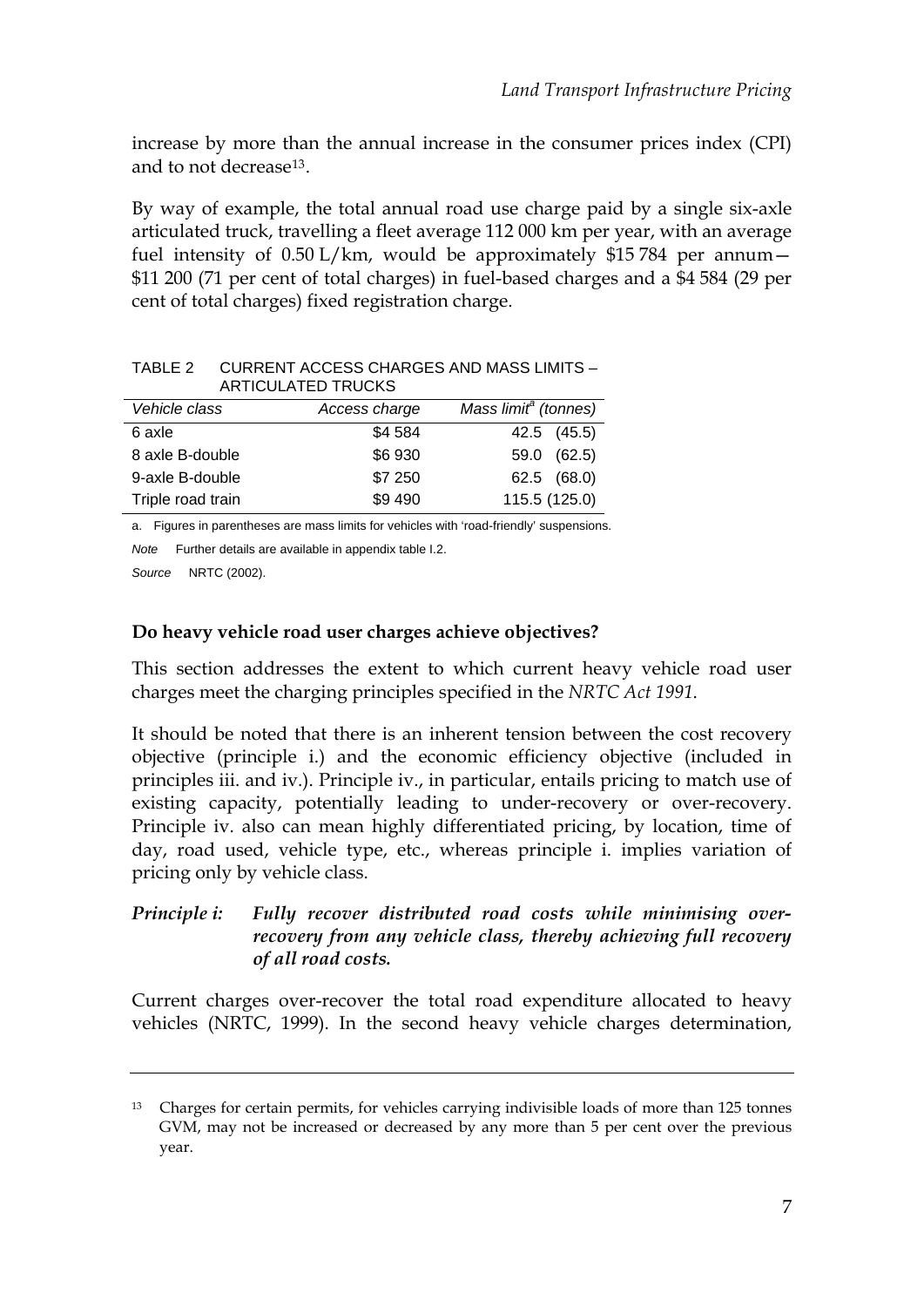<span id="page-20-0"></span>approximately \$1 280 million of road expenditure was allocated to heavy vehicles, and charges were set to recover \$1 390 million.

For each vehicle class, however, the charges imply differing levels of cost recovery. Table 3 illustrates current allocated expenditure and estimated revenue by broad vehicle class. For most smaller heavy vehicle classes, current charges over-recover the costs attributed to those vehicles (by 38 per cent for rigid trucks and 29 per cent for buses). For many larger heavy vehicle classes, particularly B-doubles and road trains, current charges under-recover attributed costs (by almost 10 per cent each for B-doubles and road trains). Charges for other articulated trucks, which account for almost half of the total expenditure attributable to heavy vehicles, almost exactly recover costs.

The NRTC (1999), however, argues that any over- and under-recovery is not a significant issue. In the case of smaller heavy vehicles, it is argued that overrecovery provides some correction for environmental effects from operation of these vehicles in urban areas. In the case of road trains, the NRTC argues that because such vehicles operate predominantly in remote areas, where road expenditure is relatively low, so should charges be lower. To ensure that charges do not provide inappropriate signals, the NRTC also lowers the registration charge for B-doubles relative to the calculated charge.

|                          |                    |                                                               | Estimated revenue |                  | Over-recovery           |      |
|--------------------------|--------------------|---------------------------------------------------------------|-------------------|------------------|-------------------------|------|
| Vehicle class            | Allocated<br>costs | Total<br><b>Fuel-based Registration</b><br>charges<br>revenue |                   | (under-recovery) |                         |      |
|                          | (\$million)        |                                                               | $$$ million)      |                  | (\$ million) (per cent) |      |
| <b>Rigid trucks</b>      | 298                | 277                                                           | 133               | 410              | 112                     | 38   |
| Articulated trucks       | 584                | 395                                                           | 188               | 583              | (1)                     | (0)  |
| <b>B-doubles</b>         | 84                 | 57                                                            | 18                | 76               | (8)                     | (10) |
| Road trains              | 190                | 126                                                           | 45                | 171              | (19)                    | (10) |
| <b>Buses</b>             | 55                 | 59                                                            | 12                | 70               | 16                      | 29   |
| Special purpose vehicles | 19                 | 16                                                            | 6                 | 22               | 3                       | 16   |
| Truck-trailer            | 54                 | 38                                                            | 23                | 61               | 7                       | 12   |
| Total                    | 1283               | 968                                                           | 425               | 1393             | 111                     | 9    |

TABLE 3 ALLOCATED ROAD EXPENDITURE AND REVENUE BY VEHICLE CLASS

*Note* Figures may not add due to rounding.

*Source*s NRTC (1999) and BTRE estimates

These arguments raise issues of consistency in the application of the NRTC's charges determination. In particular, environmental effects are implicitly included for smaller heavy vehicles classes and not for other classes. Similarly, the argument that the costs of road use are lower on roads on which road trains predominantly operate than other roads introduces the principle of differential charges by road class, yet this is not applied across all vehicles classes.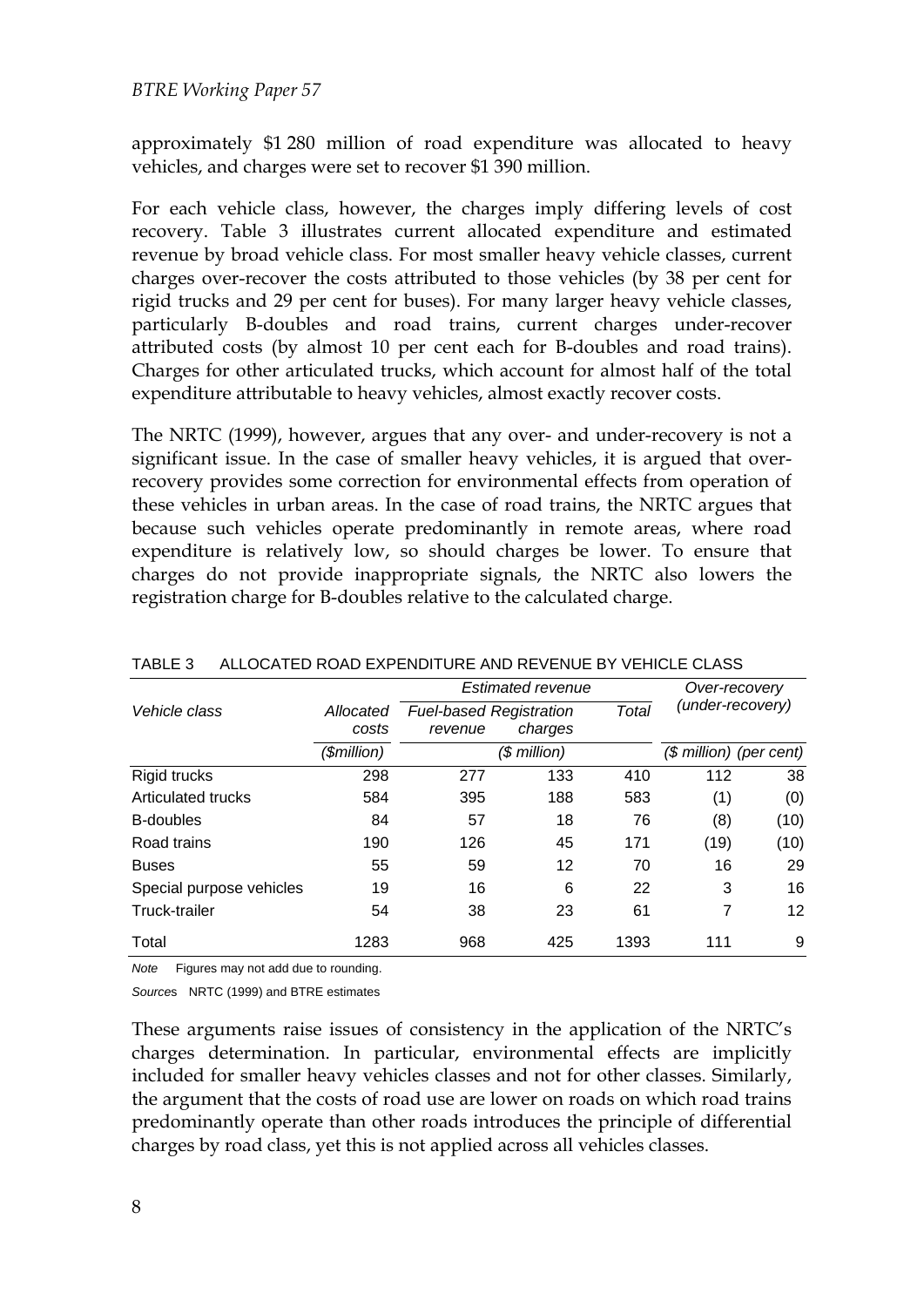#### Capital costs and PAYGO

The cost allocation principles are specified in the *NRTC Act 1991*. The *Act* stipulated that charges initially be set to recover total road expenditure allocated to heavy vehicles using a pay-as-you-go (PAYGO) approach, rather than, for example, setting charges to recover marginal costs plus the annualised capital cost. Under the PAYGO approach, road user charges are set to fully recover the average of the most recent two years' actual and the next year's budgeted expenditure on road construction and maintenance (all indexed).

Under the PAYGO approach, new road capital expenditure is effectively written off in the year of investment and, equally, past investment is regarded as having been written off in those earlier years (May 1984). Under this interpretation, current expenditure covers the cost of capital. Under another interpretation, PAYGO can be shown to incorporate a return on past capital expenditure—specifically, for a road network that is neither expanding nor contracting, current maintenance and capital expenditure will be equal to the annualised cost of all past construction and future maintenance expenditure (NRTC 1998). Although the Australian road network is relatively mature, whether these conditions are met, and so whether this interpretation is valid, is not clear.

#### *Principle ii: adopt a common methodology.*

The NRTC uses a consistent methodology for calculating nationally uniform heavy vehicle road user charges. (See also principle (v) below.)

#### *Principle iii: determine and collect charges in a way that achieves a reasonable balance between administrative simplicity, efficiency and equity in the charging structure.*

The current heavy vehicle road use charges provide a degree of balance between the often competing objectives of administrative simplicity, efficiency and equity.

There is, though, scope to improve the efficiency of charges, albeit with additional compliance costs. The costs of individual road use vary in many dimensions—vehicle class, size of load, rural/urban, time of day, type of road, etc. Current variable charges, however, are only related to fuel use. Efficiency (and equity in the user pays sense) could be enhanced with a closer link between the costs of individual vehicle road use and charges.

Specifically, the current fuel-based heavy vehicle charges increase linearly with distance but at a declining rate with respect to vehicle load. The cost of roadwear, however, increases in proportion to total axle load raised to a fourth power—the 'fourth power rule'. Figure 2 illustrates the difference in structure of fuel-based charges and road-wear costs (for a six-axle articulated truck). It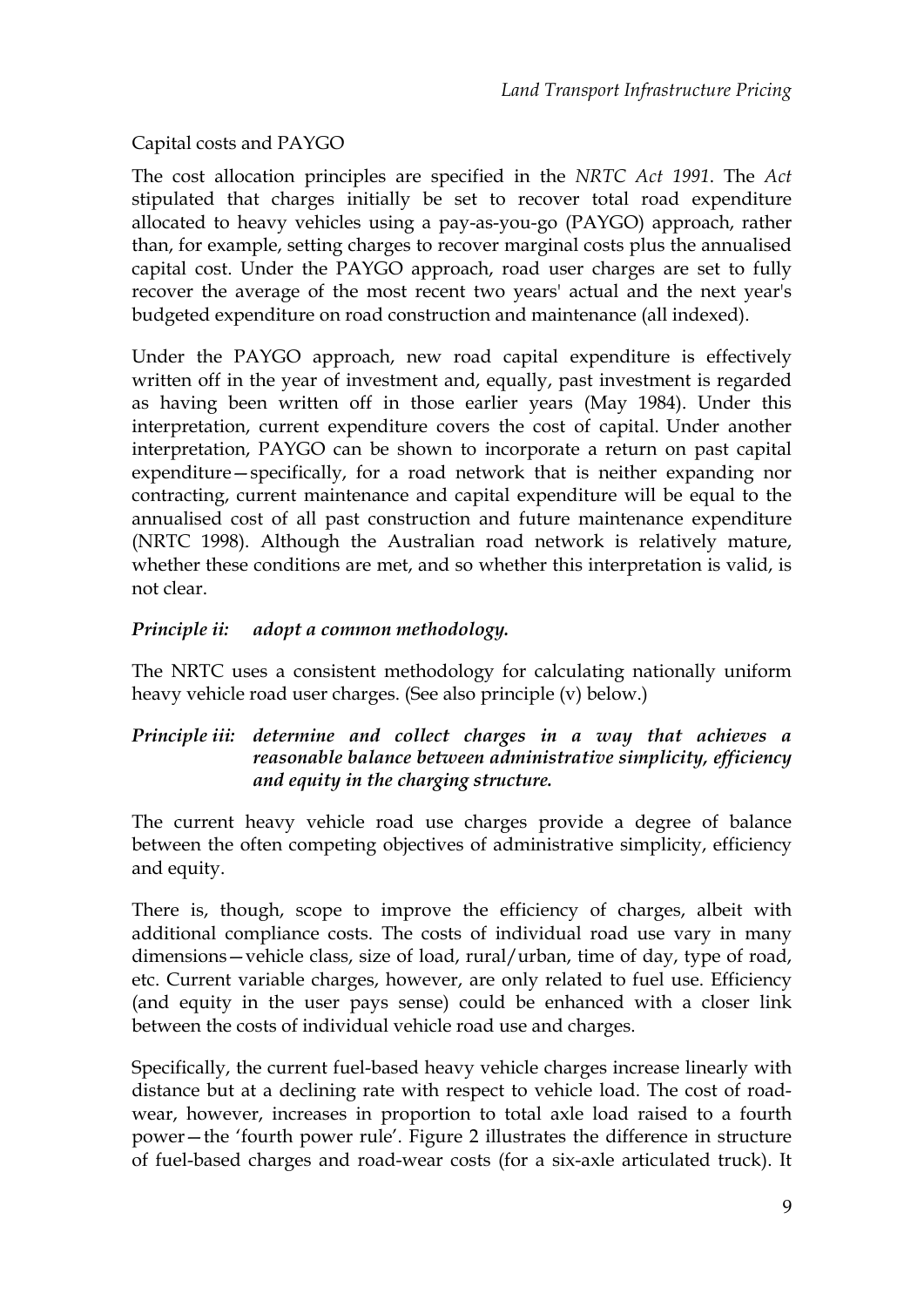<span id="page-22-0"></span>shows that, for more heavily laden vehicles the costs of road-wear per net tonne-kilometre increase with mass whereas the fuel-based charge per net tonne-kilometre decreases with mass.

Not all of road pavement deterioration is attributable to heavy vehicles; environmental conditions also influence the rate of pavement deterioration. While disentangling the contribution of vehicle induced road wear and environmental deterioration is complicated, it follows that the costs of pavement deterioration should not be attributed exclusively to heavy vehicles. However, environmental deterioration of a road surface often leaves a pavement more susceptible to structural damage from heavy vehicles (Small et al. 1989).

FIGURE 2 PROFILE OF FUEL-BASED HEAVY VEHICLE CHARGES AND ROAD-WEAR COSTS FOR SIX-AXLE ARTICULATED TRUCKS



*Source* BTE (1999).

Charges that more closely matched the marginal cost of road use (e.g. mass– distance charges) need not be administratively complex. New Zealand, for example, operates a mass–distance based heavy vehicle registration scheme. While the administrative costs of such a system would be higher, than under the current NRTC regime, the increased adoption of more advanced technology, for fleet management purposes, offer potentially lower administrative costs in the future. Introduction of such a system, however, would require replacement of the fuel excise or, alternatively, of existing registration charges.

As well as the efficiency concerns, the current heavy vehicle road user charges also result in unequal treatment of different vehicles within each vehicle class. Registration charges are set based on fleet average utilisation. The effect is that vehicles that carry less mass or travel below average distances pay a higher per unit road use charge than vehicles carrying more mass or travelling above average distances.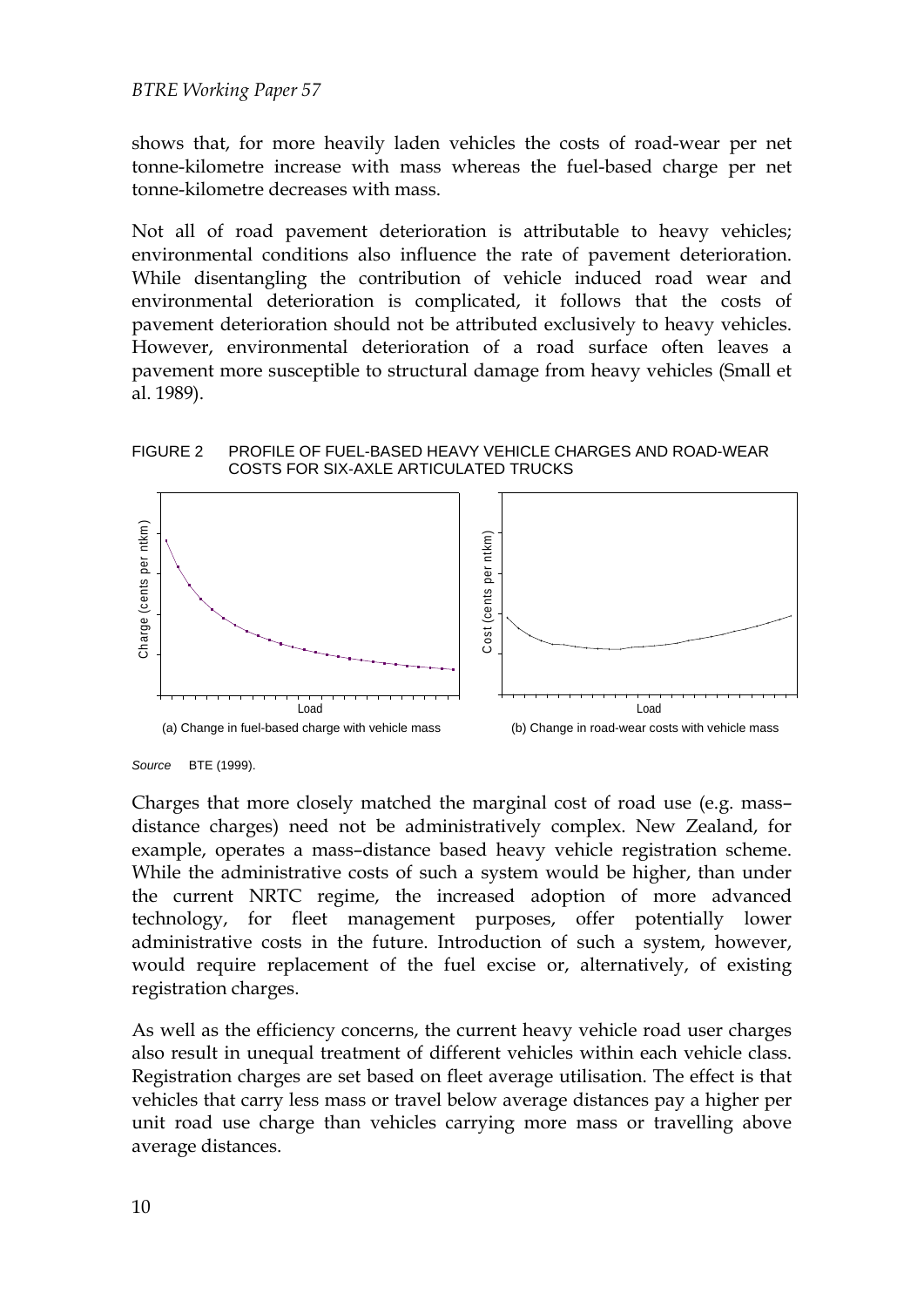#### <span id="page-23-0"></span>*Principle iv: improve pricing, leading to a better allocation of resources, with investment decisions on equipment and infrastructure being based on more relevant demand signals.*

Heavy vehicle charges provide incentives to operators in vehicle choice. The current charges are aimed to ensure operators are provided with incentives to choose the most 'appropriate' vehicle configuration for the task, e.g. articulated trucks' registration charges are less than for heavy rigid truck-trailer combinations. However, because charges are set on the basis of average vehicle utilisation within each vehicle class, there may be some distortion of vehicle choice between heavy vehicle classes.

Heavy vehicle charges are set to recover current road expenditure, not directly to inform investment. However, to the extent that current charges contribute to over-use or under-use of particular roads or roads in general, they affect investment signals and decisions.

In addition, there is no explicit mechanism in place to improve the productive efficiency of road agencies. Road agency expenditure is funded from the budget, not from heavy vehicle charging revenues. Having said this, it is probably true that road agencies generally have more projects than funds available, which may provide limited incentives to seek productive efficiencies.

#### *Principle v: minimise the incentive for operators to 'shop around' for lower charges and undermine the integrity of the national charging system.*

The development of the nationally consistent charges by the NRTC has met this objective.

#### **RAIL INFRASTRUCTURE CHARGES**

#### **Background**

Australia has seven freight rail infrastructure managers (excluding in-house railways built by private mining companies). Two of these managers are Australian Rail Track Corporation (ARTC, managing interstate track principally in South Australia and Victoria) and Rail Infrastructure Corporation (RIC, managing track in New South Wales); the business of these 'verticallyseparated' corporations is to sell track capacity to train operators—they do not run their own freight trains. The other five integrated managers manage and maintain the infrastructure and operate their own freight train services; these companies are Freight Australia (managing intrastate track in Victoria), Australian Railroad Group (Western Australia and South Australia intrastate),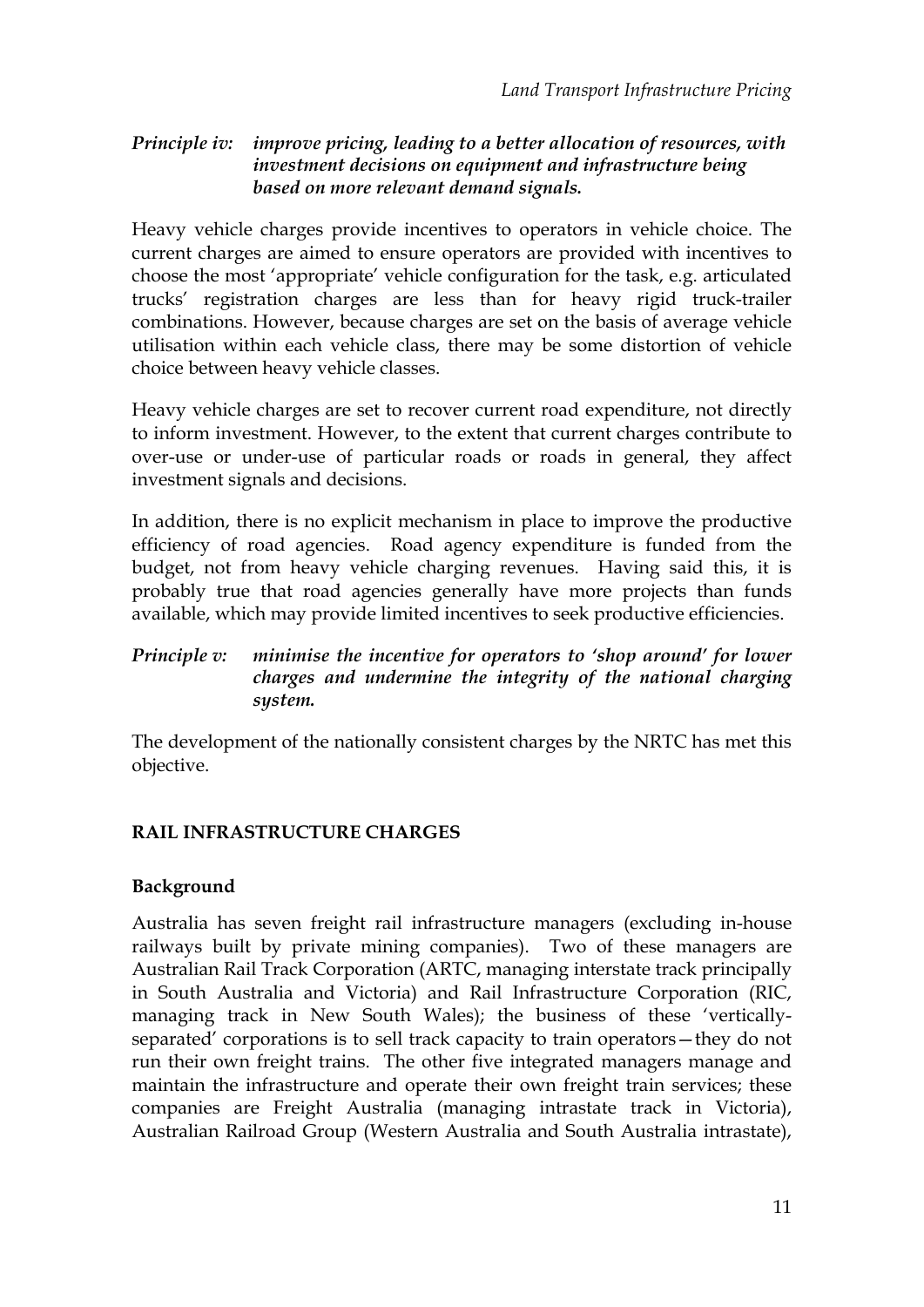Queensland Rail (QR), ATN (Tasmania) and Asia Pacific Transport Consortium (Tarcoola–Darwin).

#### **Pricing objectives**

#### *Commercial focus*

All the infrastructure managers have been either corporatised or privatised in the last decade. As corporate entities, the objective of these managers will be to set their prices to secure a satisfactory return on equity for their shareholders.

In general terms, interstate and mineral lines have proved more financially viable than other (principally grain) lines. The income base and viability of individual infrastructure managers' businesses can differ significantly. For instance, ARTC's access revenue is almost entirely derived from a single, private sector freight train operator, Pacific National. By contrast, RIC is heavily dependent on access income from New South Wales Governmentsupported passenger trains and from Community Service Obligation (CSO) payments for track maintenance.

Infrastructure managers' prices are generally set, in the first instance, by commercial negotiation between the manager and the train operator. This negotiation can mean settling on a market-based charging level rather than a cost-based level; that is, a level that accounts for the train operator's competitiveness relative to road freight. These charges are *market-based* rather than *cost-based*. While charges are normally negotiated within a floor–ceiling price band, thus far there is no consensus on how the floor and ceiling costs are derived. The latter cost is particularly important with the bulk haulage movements, which are often priced at the ceiling.

#### *Competition and efficiency*

Rail access charges are subject to a degree of regulatory oversight under National Competition Policy (NCP) arrangements. To varying degrees, the National Competition Council (NCC), Australian Competition and Consumer Commission (ACCC) and State regulators oversee the terms and conditions of access. This may involve the regulator being convinced that pricing principles generate sufficient incentives to promote efficient use of track by operators and efficient provision of infrastructure by the infrastructure manager.

For the integrated infrastructure managers, there is particular regulatory attention to access charges. This is because, by contrast to vertically separated managers, third-party access revenues supplement the revenue they generate from running their own freight services: because the access seekers may compete for the same traffic as the track manager, regulatory oversight to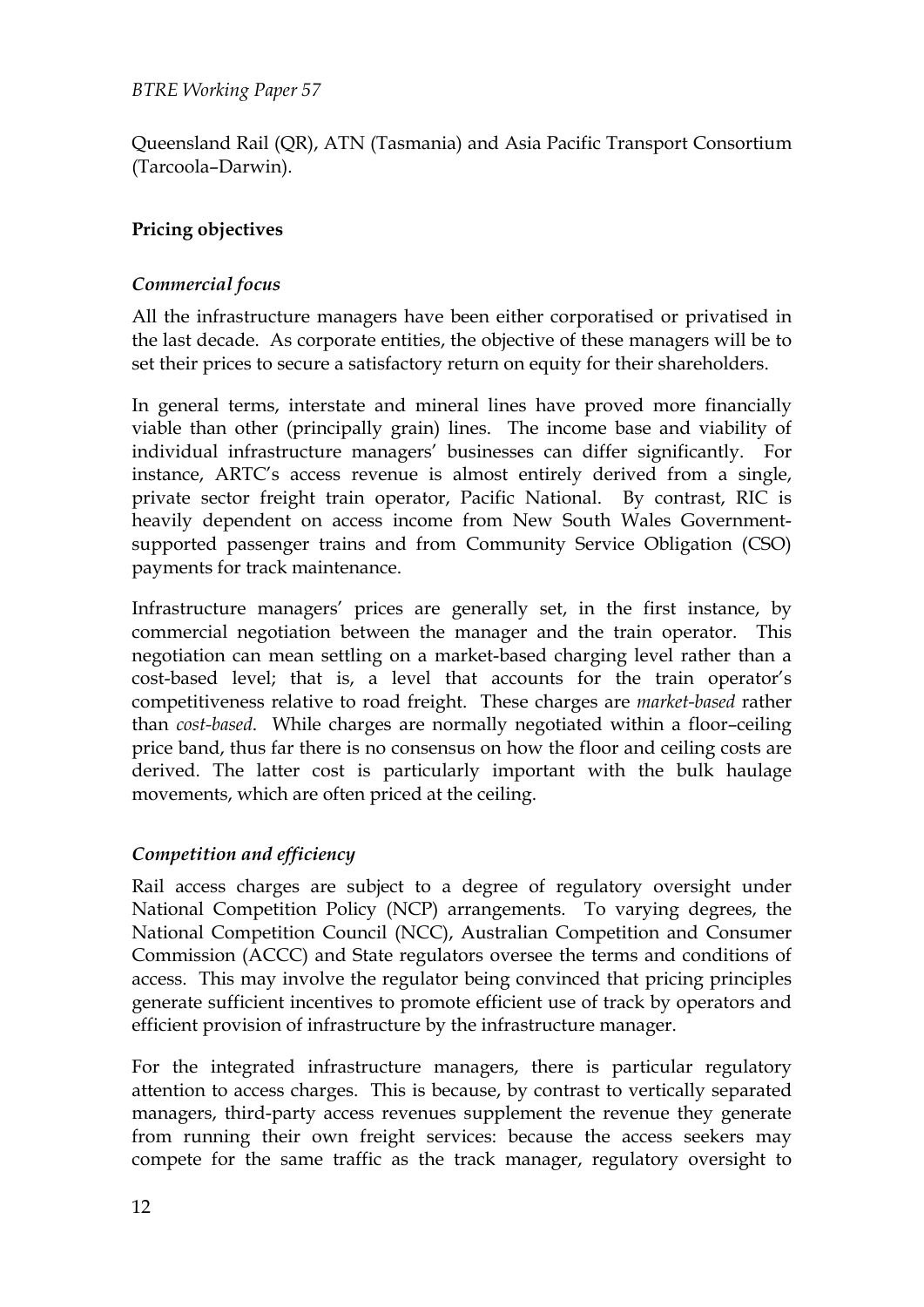ensure 'fair' on-track competition depends on equitable access charges for the track manager's train operations and those of the access seeker.

For integrated and separated managers, if access seeker and infrastructure manager cannot agree the terms of access, the dispute is settled through a government-based arbitration process. To increase the certainty of access terms and the arbitration framework, an access seeker or infrastructure manager may seek formalisation of access terms with a regulator. This formalisation process may include an agreement by the infrastructure manager to limit annual increases in standard access charges to a rate below inflation. This type of provision is intended, in part, to encourage the manager to seek further unit cost reductions.

There has been limited experience with third-party access as mandated access and privatised train operation is a relatively recent development. To date, the primary arbitration and regulatory issues have been concerned with the general rights of access and the formalised terms of access rather than with access charges for specific train operations[14](#page-25-0).

#### *Specific transport policy objectives*

Charges may also reflect other specific transport policy objectives. For example, ARTC's commercial strategy reflects the Inter-Governmental Agreement that led to its establishment. In particular, ARTC seeks to facilitate service improvements through a seamless and efficient interstate rail operation and aims to increase the level of rail traffic. Similarly, RIC actively seeks to attract train operators to its tracks.

#### **Price setting process**

Although the pricing systems can differ between managers, there are a number of common features across most providers. The common features generally include:

- negotiated price-setting, with arbitration if that process fails;
- combinatorial floor–ceiling negotiated pricing band;
- two-part tariffs—a flagfall charge per train and a variable charge; and
- variable charges based on a rate per net or gross tonne kilometre.

<span id="page-25-0"></span><sup>&</sup>lt;sup>14</sup> For instance, there have been protracted inquiries into formalisation of access terms for the WA, Victorian, NSW, Queensland, Tarcoola–Darwin and ARTC regimes. Further, there have been deliberations over access to Hamersley Iron infrastructure, to the Tarcoola– Wirrida track (on the Alice Springs line) and GrainCorp access to Victorian intrastate infrastructure.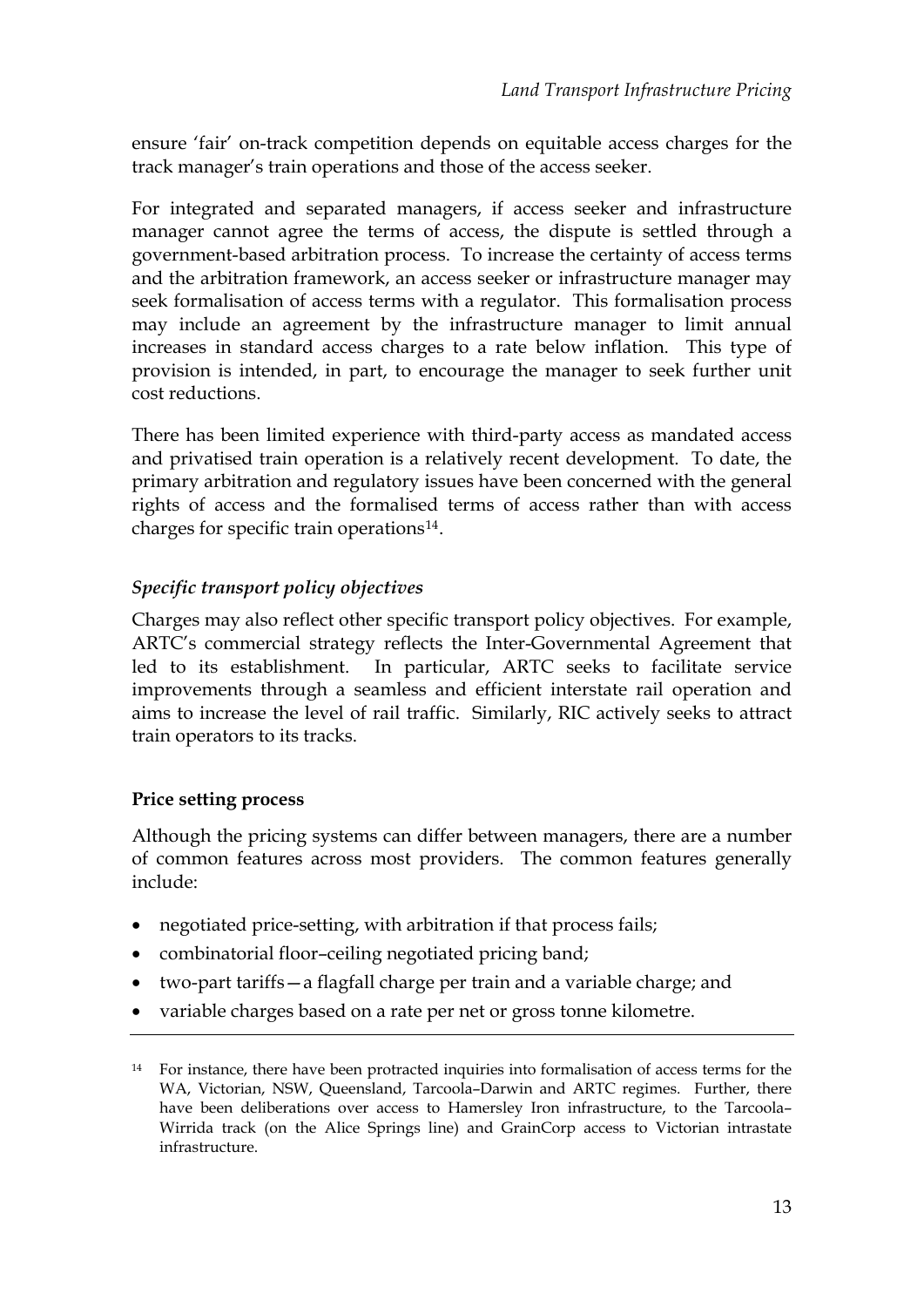A further common feature of the charging systems is that generally prices are not used to allocate track capacity—train paths are not allocated to the highest value user. For instance, freight paths are allocated, in the first instance, to incumbent users of the path. Further, while passenger trains are normally given first choice allocation of paths and 'real-time' priority, ahead of freight users, this is not necessarily reflected as a premium on the access charge. However, it should be noted that where there is conflicting demand for a train path, ARTC's policy is to allocate the path to the operator generating the greatest revenue stream (in Net Present Value terms) and subject to risk assessments.

The common pricing features are now considered. Note that the focus is on ARTC's pricing, as its price-setting framework is more settled than the other regimes: its Access Undertaking has been approved by ACCC and its (reference) access charges are published.

#### *Negotiation*

Because access charges are established by negotiation, in most cases there is no published schedule of charges. A number of factors influence the negotiated charging level. Other things being equal, it would be expected that the greater the competition from road freight, the lower the overall rail access charge. Since access charges represent about one-quarter of a train operator's terminalto-terminal costs, these charges can significantly influence rail freight competitiveness. Another important factor influencing a charging level is the relative quality of the train path; for instance, on ARTC managed track, 'premium' bi-modal trains attract a higher charge than for 'standard' freight trains—as illustrated in Table 3.

Although charging levels are negotiated, ARTC publishes charges, which apply to trains with certain operating characteristics. Table 3 illustrates these reference charges on the Adelaide–Parkeston and Port Augusta–Whyalla line segments.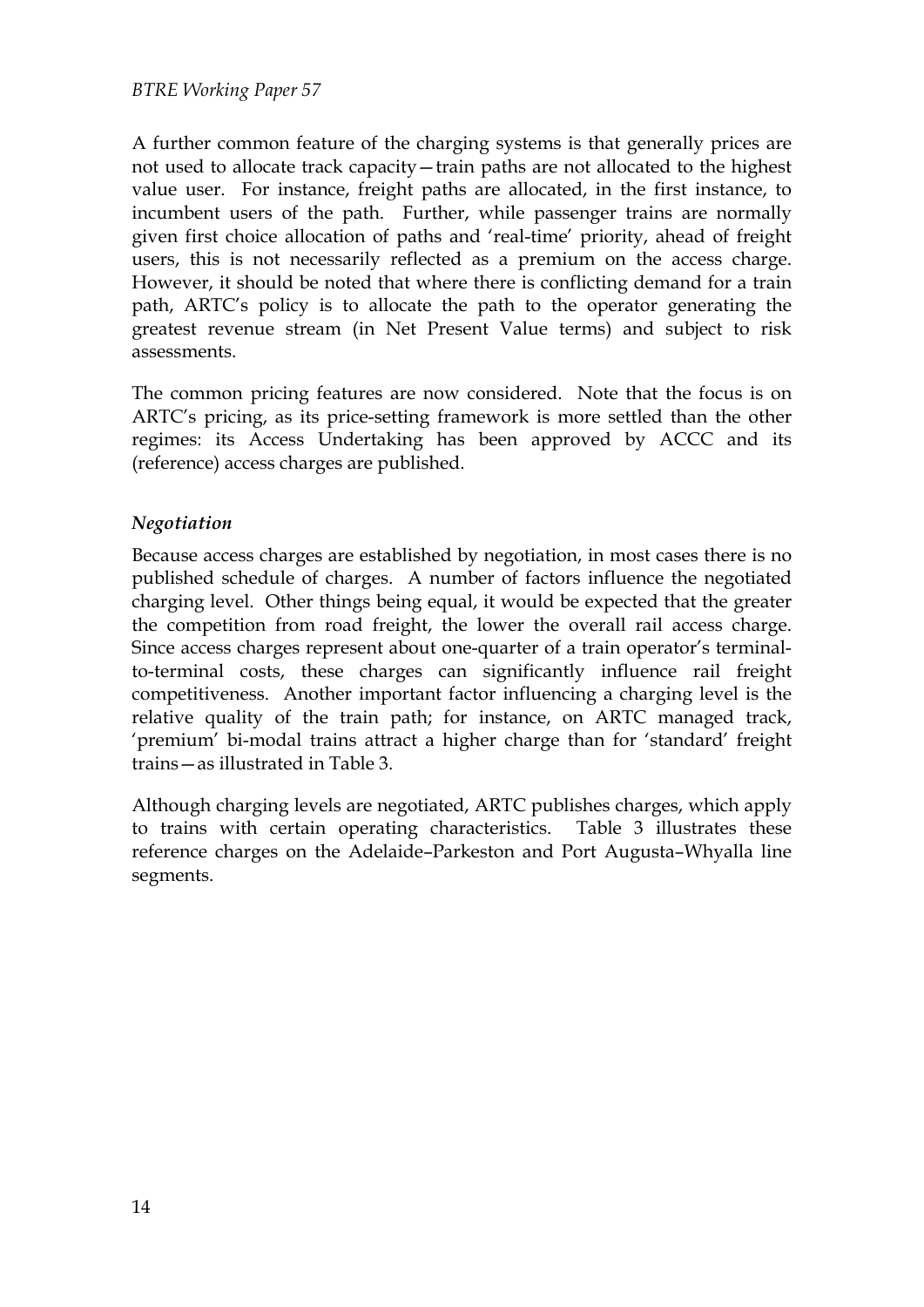|                                        | Adelaide–Parkeston | Pt Augusta-Whyalla |
|----------------------------------------|--------------------|--------------------|
| Variable price per '000 gross tonne km | \$2.14             | \$3.79             |
| Flagfall price per train:              |                    |                    |
| "Premium"                              | \$6 236            | \$144              |
| "High"                                 | \$5 403            | \$125              |
| "Standard"                             | \$4 571            | \$106              |
| "Low"                                  | \$4 157            | \$96               |

<span id="page-27-0"></span>TABLE 4 ILLUSTRATIVE ARTC REFERENCE TRACK ACCESS CHARGES

*Note* By way of illustration, "Premium" trains are passenger trains or bi-modal trains with a maximum train speed of 115 kph and a maximum axle load of up to 20 tonnes; "Standard" trains are express goods trains with a maximum train speed of 80 kph and a maximum axle load of 23 tonnes.

*Source* ARTC (2003).

#### *Combinatorial pricing band*

The negotiated access charge for a line segment generally falls within a floor– ceiling price band. Combinatorial pricing impacts on the regulated floor and ceiling price levels. With 'combinatorial' pricing, the ceiling access charge for a line segment is constrained so that the total access revenue from all train operators does not exceed the 'full economic costs' or 'stand-alone costs' of a line segment. That is, the charges are constrained to prevent over-recovery of costs, and, thus, to prevent cross-subsidisation of freight market segments across line segments.

#### *Pricing structure*

Rail infrastructure charges generally have two components: a 'flagfall', or fixed charge per train, and a variable use charge. Like road, some costs cannot be directly attributed to usage of a given line segment. Given that rail infrastructure provision involves a significant proportion of fixed costs and costs that cannot be directly attributable to a specific use, one option to recover some of these costs is by setting a fixed charge. In addition, a variable charge can be based upon a mark-up from the marginal costs of infrastructure usage. For example, ARTC applies a fixed charge per train, while it sets the variable charge as a rate per gross tonne kilometre: its flagfall-related revenue represents, on average, around 30 per cent of its total revenue.

The split between fixed and variable costs inevitably differs across infrastructure managers; the split will affect how the infrastructure is used and it affects a train operator's decisions on the pattern of operation. For instance, a high fixed charge per train may encourage operation of infrequent, long trains—but with higher wagon marshalling costs in terminals and demands for longer passing loops. A low fixed charge per train may encourage frequent, short trains—but with more train crew required and a need for extra track signalling to cope with the additional flows.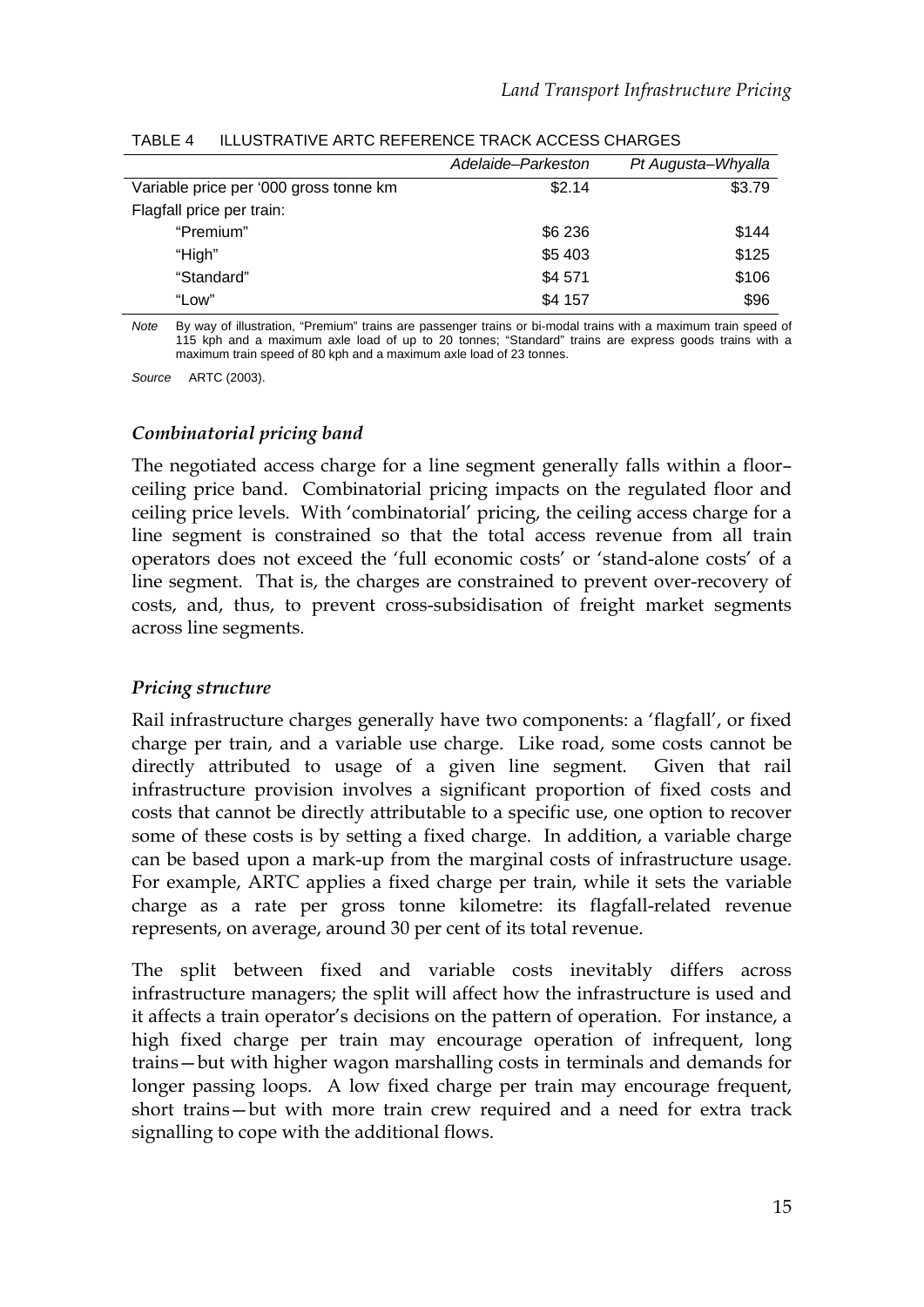#### *Variable charging*

The standard basis for each infrastructure manager's variable charge is a rate per gross or net tonne kilometre. As illustrated in table 3, there can be separate variable rates for trains with different operating characteristics, such as for trains with higher speeds and axle loads.

Like road vehicles, the type of rail vehicles and suspensions can have varying impacts on the track. Nonetheless, while ARTC reference charges are differentiated by axle load and train speed, they do not vary by vehicle type or wagon suspension. However, the terms of the ARTC access undertaking allows a train operator to seek lower charges if the operator can demonstrate infrastructure cost savings of given wagon specifications.

#### **Do rail infrastructure charges achieve their objectives?**

#### *Commercial performance*

Rail infrastructure charges are generally negotiated on a commercial basis and may not be directly related to the costs of usage. Normally, prices will be set at levels that exceed the marginal cost of infrastructure use and, in general, managers are able to report positive returns on assets.

However, there may still be a significant revenue shortfall when it comes to recovering the full economic cost of infrastructure provision (i.e. operating costs plus the cost of replacing the asset). In particular, even in the absence of road competition, the level of rail freight traffic on many routes is insufficient for long-term infrastructure viability. Consequently, for some line segments, it is not appropriate for infrastructure managers to set charges to recover full economic costs—that is, where the current commercial value of the assets (in its current, or alternative, use) is low. For these lines, a realistic commercial strategy is that such assets are allowed to become 'life-expired', i.e. they are not renewed.

Are rail infrastructure managers generating a return on assets/equity to ensure a sustainable future for assets that are earmarked for renewal? Given the long life of most rail infrastructure, there is not a definitive answer. However, there is some commentary. For instance, the ACCC has concluded that 'ARTC's returns appear to be well below the full economic cost of providing services' (ACCC 2002, p. xvii). ARTC believes that it is not currently in a position to price at levels that recover the full economic costs of its assets (ARTC 2002, p. 5), despite any intentions to renew such assets. ARTC's indicative charges<sup>15</sup> are set

<span id="page-28-0"></span><sup>&</sup>lt;sup>15</sup> The 'indicative' charges relate to train services with defined characteristics, such as an axle load of 21 tonnes, a train length not exceeding 1.5 km east of Adelaide and 1.8 km west of Adelaide, a maximum speed of 110 km/h and an average speed of 80 km/h. In 2001, just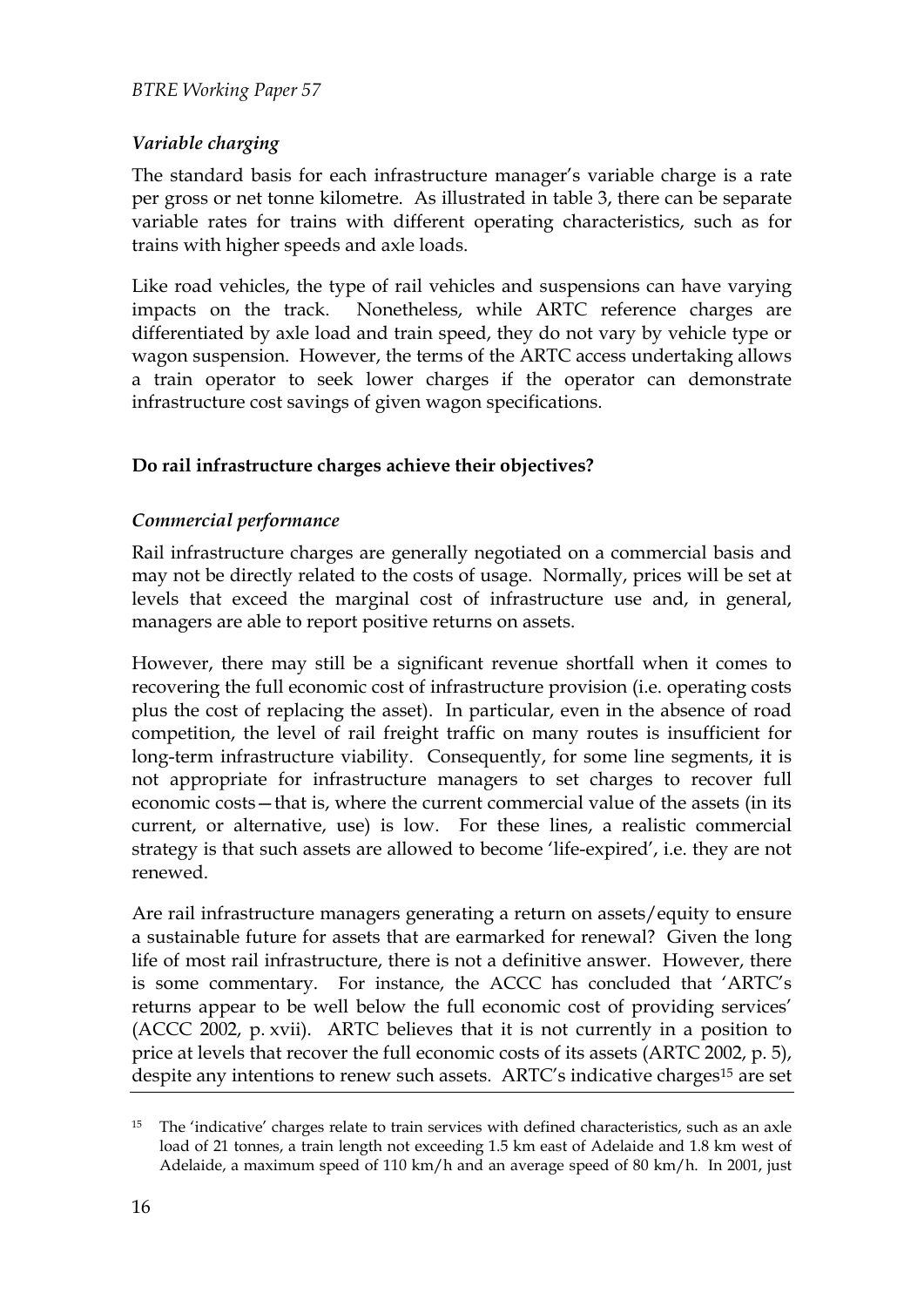at levels that 'enable rail to be competitive in the interstate, intermodal transport market'; the charge is, therefore, 'market based rather than cost based' (ARTC 2001, p. 15).

ARTC's corporate strategy to work towards full economic cost recovery involves two important strands. First, the Corporation's current access charges generate revenues that, in total, are below the full economic costs of the line segment. Secondly, its strategy is to invest in specific network enhancements (such as lengthening passing loops) that provide train operators with the opportunity to make productivity gains and, hence, reduce their effective unit cost of track usage. Effectively, ARTC is assuming that, despite the lower access charging rates and the additional investment costs, these strategies will bring about an 'elastic' response from operators. That is, the lower access charges and the more productive infrastructure will make train operators so much more competitive that the access revenue from additional train traffic will more than offset the lower access prices and additional investment costs.

It should be recognised that the viability of interstate rail infrastructure and of mineral lines is at stark contrast with the viability of other (principally grain) lines. By way of illustration, RIC's access charges generally do not achieve long-run economic cost recovery. These charges are being applied to a number of line segments that are at, or are approaching, life expiration and which have little commercial value; this has consequences for RIC's access charges. RIC applies a zero asset valuation to the majority (94 percent) of system route kilometres because it believes it cannot recover full economic costs (IPART 1999, p. 29). By contrast, RIC applies a positive asset value to the heavily used coal railways (accounting for about 6 percent of the NSW route kilometres).

#### *Efficient use and supply of infrastructure*

-

On most Australian rail infrastructure, particularly such as the network attracting only low traffic levels, it is difficult for infrastructure managers both to achieve efficiency in use—which implies marginal cost pricing—while meeting long-term economic costs.

Discriminatory (Ramsey) pricing can, in principle, improve infrastructure managers' cost recovery with minimum impact on train operators' level of infrastructure use. However, it is not always feasible to identify commodity types by freight container. In addition, in the third party charging environment, it is questionable whether price discrimination can be adopted while still ensuring equitable access charges between incumbent and access seeker.

under two-thirds of ARTC's access revenue came from operators with these characteristics (ARTC 2001, p. 15)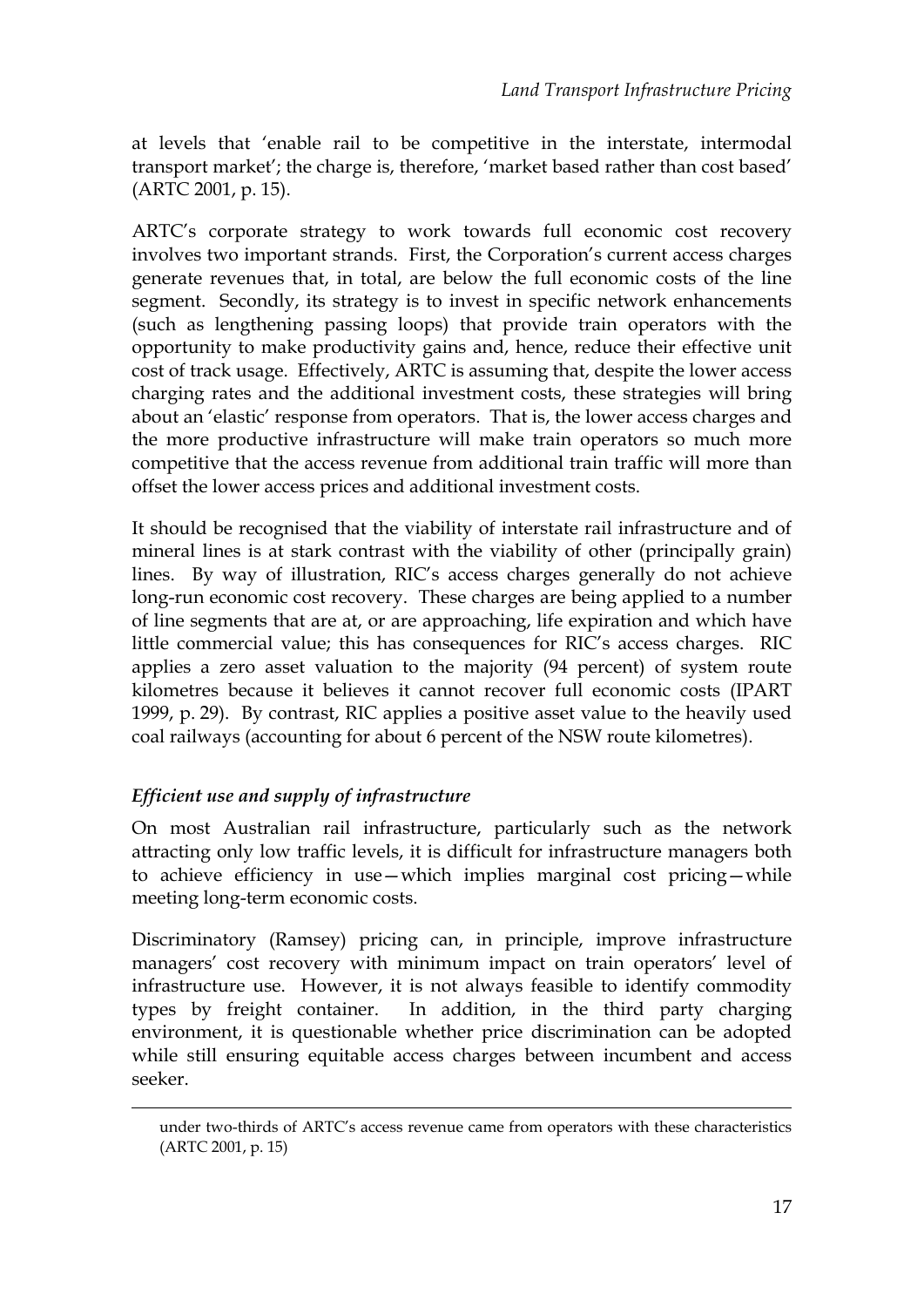#### <span id="page-30-0"></span>**EXTERNALITIES**

All transport users in all modes impose external costs to a greater or lesser extent on other transport users and on the general community. These costs include congestion, noise, accidents, local air pollution and climate change (greenhouse gas emissions).

Estimates of externalities attributable to rail freight are significantly lower than those for road freight (Sansom et al. 2001). To illustrate by reference to greenhouse gas emissions, emissions from intermodal freight movements in Australia have been estimated at between 31 percent and 54 percent of those of 6-axle semi-trailers and between 41 percent and 70 percent of those of 9-axle B-doubles (QR Network Access, p vi).

#### **Alternative approaches: charging and regulating**

There are two main approaches in addressing externalities: charging users for external costs or limiting externalities by regulating activity. Where feasible, it may be appropriate to charge the transport user the marginal external cost the user imposes. Central city congestion charging has been introduced in a number of cities internationally with this objective. Where this is not feasible for example, because it is too difficult to measure the external cost an individual user is imposing at any time with sufficient accuracy—regulating to eliminate or limit the extent of the externality is the more practical approach<sup>[16](#page-30-1)</sup>. For example, traffic noise nuisance is typically managed through local area and/or vehicle-related regulation.

Charging transport users for many externalities is challenging because most externalities vary on many dimensions, including by location and time of day (congestion, local pollution and noise), weather conditions (pollution), engine efficiency (local pollution and climate change) and fuel use (climate change). Externalities also may be already partially internalised (accidents, via private accident insurance and compulsory third party premiums) or compensated for in the market place (noise nuisance, through differential property prices in noisy locations such as adjoining major roads and near airports).

Failure to recognise these different dimensions in an externalities charging arrangement—through an aggregated 'all externalities' charge, say—would result in a charge that is more akin to a tax. Such a charge would not reflect the marginal social cost of the externality and so fail to capture much of the benefits from the resulting changes in behaviour.

<span id="page-30-1"></span><sup>&</sup>lt;sup>16</sup> Noise and emissions from heavy vehicles are currently addressed through design standards. A process is in place to align Australian and international standards in this area. This is expected to result in significant reductions in emissions from heavy vehicles.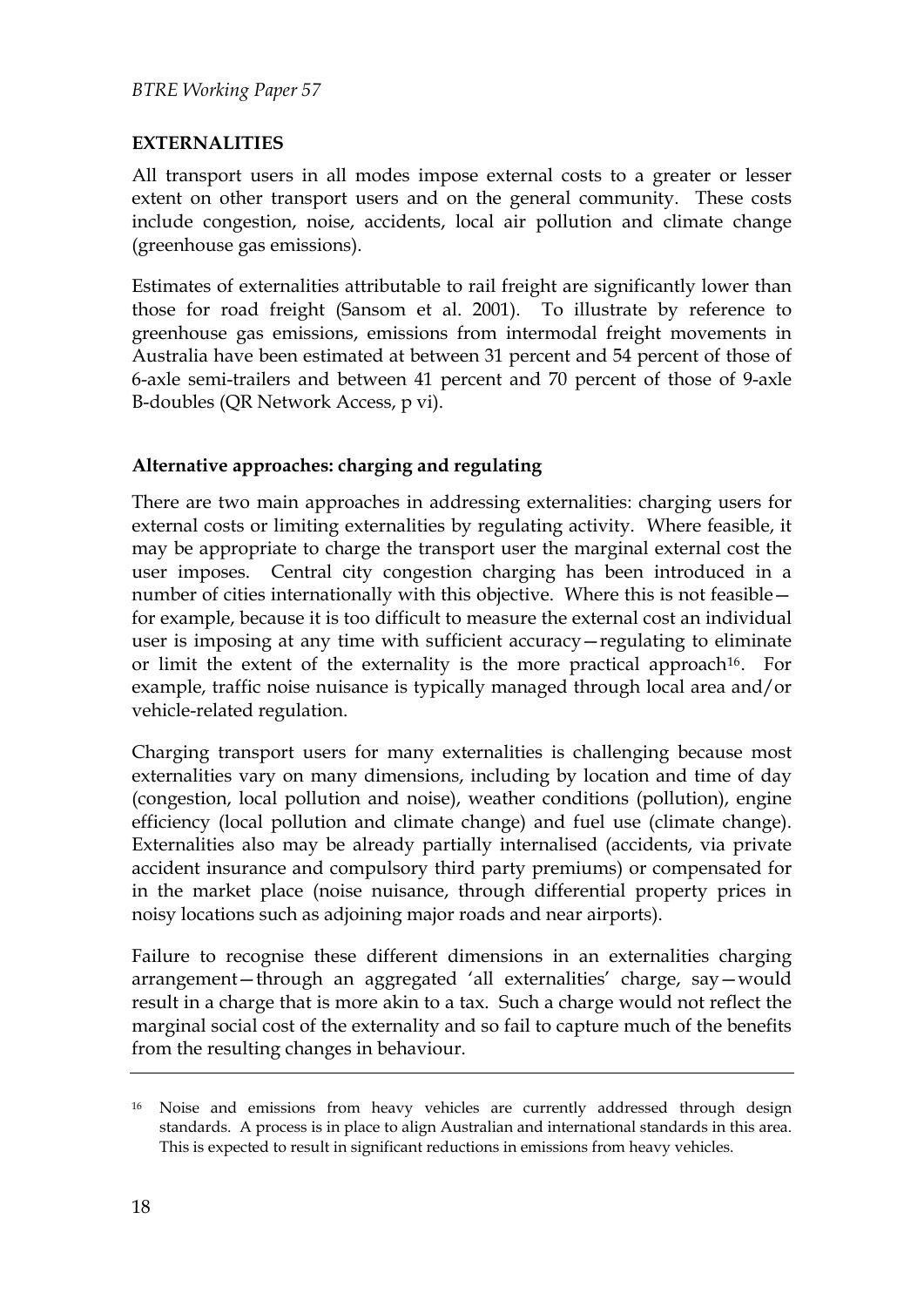#### <span id="page-31-0"></span>**Charging for freight externalities**

Charging heavy vehicles (and/or rail freight operators) but not light vehicles (or passenger rail operators) for externalities would raise important efficiency and distributional issues.

To illustrate, heavy vehicles, which comprise about 5 per cent of the vehicle fleet, both impose congestion costs on other road users and experience the costs of congestion imposed by other road users. Heavy vehicles would be required to pay for the marginal cost of congestion, but the road traffic conditions they experienced would be essentially unchanged. Similarly, heavy vehicles involved in road accidents both impose costs on other road users and experience the costs imposed by other road users that may have contributed to the accident.

#### **Externalities and road–rail competition**

Competition between road and rail freight occurs primarily in the long distance and interstate freight markets, where the line haul efficiency of rail freight can enable it to compete with the superior pick-up and delivery flexibility of road freight. As a result, contestable freight is carried over routes that are predominantly non-urban: around three-quarters of total vehicle kilometres travelled by larger heavy vehicles occurs outside urban areas (ABS 2001).

The costs of most externalities are significantly higher in urban than in rural areas. Meyrick (1994), for example, estimated that the charge that would be required to cover the average cost of externalities, for all vehicles, was 7.15 cents per kilometre travelled in urban areas and 0.92 cents per kilometre in rural areas. This limits the price and modal shift impact that might result from introduction of any freight externalities charging arrangement.

#### **CONCLUDING COMMENTS**

There are many differences and also important similarities between existing road and rail freight infrastructure pricing arrangements (see table 1 for a summary of the main features of pricing in each mode).

Both road and rail infrastructure charges have principally a cost-recovery objective, albeit administered by statutory authority in the case of road and by commercialised entities in the case of rail. Although there is no relationship between road and rail charges, we note that net tonne-kilometres (ntk) infrastructure charges for road and rail are within the same order of magnitude for many intercity routes and broadly similar on some routes. For example, infrastructure charges are approximately 0.61 cents/ntk for road and 0.55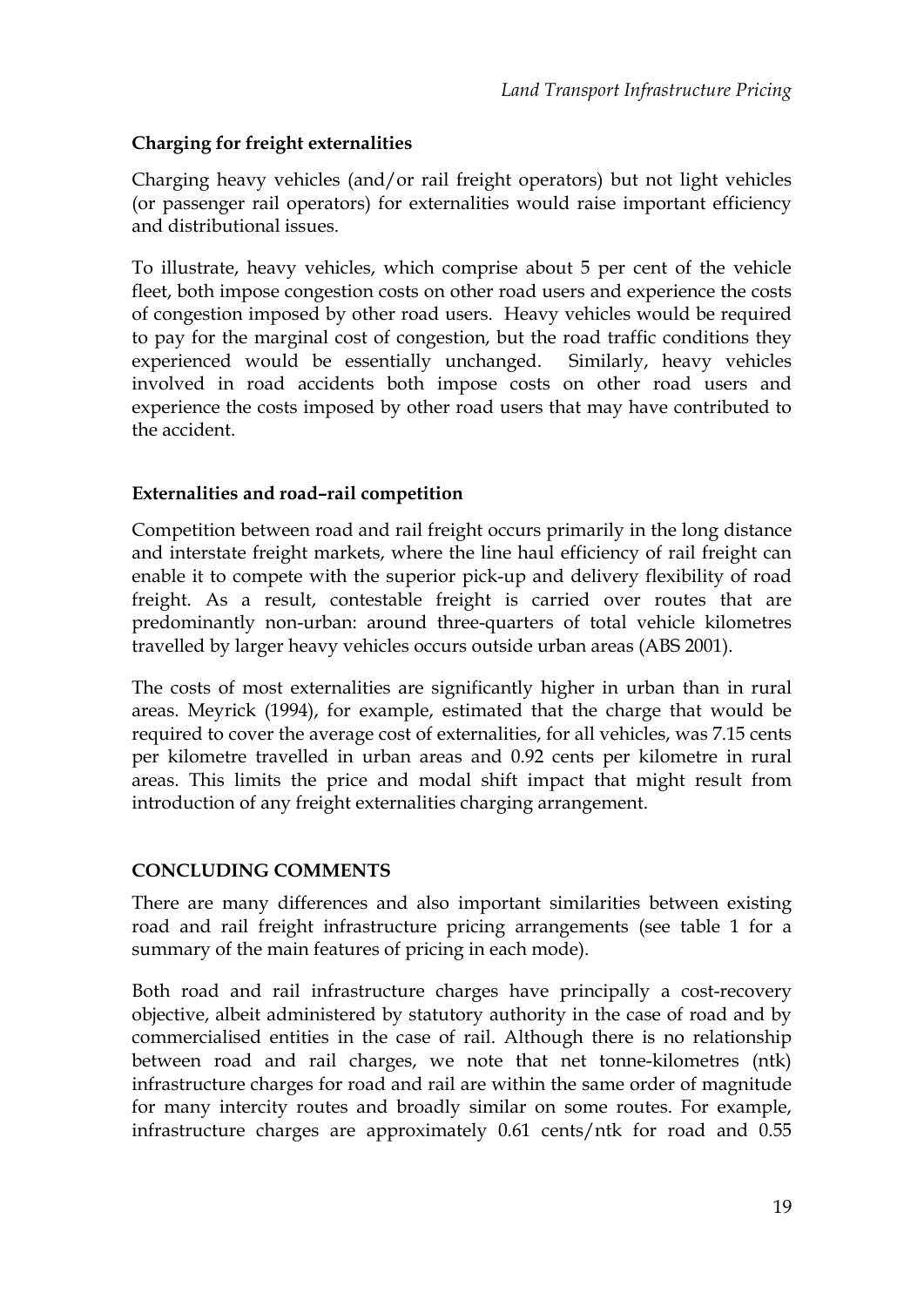#### *BTRE Working Paper 57*

cents/ntk for rail on the Melbourne-Adelaide corridor<sup>[17](#page-32-0)</sup>-although these estimates will obviously depend on train size in the case of rail and total annual vehicle travel for road.

The key road infrastructure pricing objective is to recover the expenditure by eight jurisdictions that is attributed to heavy vehicles in respect of a national road network available to all licensed vehicles, heavy and light. In some contrast, rail infrastructure managers, as corporate entities, seek commercial returns in respect of assets under their control. They are required to have regard also to National Competition Policy frameworks, which include promotion of the efficient use of the infrastructure and incentives to reduce infrastructure costs and also to specific transport policy objectives (e.g. to increase rail traffic), where applicable.

Current heavy vehicle infrastructure pricing arrangements achieve the objective of recovery of aggregate attributed costs. However, due to a geographicallybased exception in respect of road trains in an otherwise nationally uniform system, the arrangements do not achieve full recovery for the heaviest vehicles (including B-doubles). As many heavier vehicles compete for traffic with rail freight, this situation has implications for intermodal competitive neutrality.

An equally if not more important issue in a competitive neutrality sense is whether sufficient costs are attributed to heavy vehicles in the aggregate and to the heaviest vehicles in particular. That is, whether the level of charges that results from the allocation and attribution processes is correct. While a single definitive allocation of the costs of a joint use network is not a realistic objective, attribution is the subject of continuing research.

Land transport infrastructure charging in both modes employs two-part pricing, so that cost recovery objectives can be met without unduly deterring use of the infrastructure. 'Efficient' variable charges should therefore be as close as possible to the cost the additional user imposes.

Diesel fuel excise, which comprises just under 70 per cent of total heavy vehicle charges, is less than optimal as a variable charge. Due to vehicle economies of scale, fuel use increases at a declining rate with respect to vehicle load. However, the cost of road-wear increases exponentially with axle loading.

<span id="page-32-0"></span><sup>&</sup>lt;sup>17</sup> The estimated average road infrastructure use charge is based on a relatively new 6-axle articulated truck with average fuel intensity of 0.5 L/km, travelling 200 000 km per annum and carrying an average load of 20 tonnes. The imputed fuel use charge is \$0.20 per litre and the registration charge is \$4 442 per annum. The rail charge estimate uses ARTC indicative rates (at 1 July 2002) for a 'standard' train. We assume 60 wagons of 80 gross tonnes weight/40 tonnes net weight. The variable charge is \$2.416 per '000 gtk. The flagfall (\$1330) is then distributed over 80 tonnes x 60 wagons x 847.5 kilometres; this is \$2.743 per '000 gtk or \$5.486 per '000 ntk.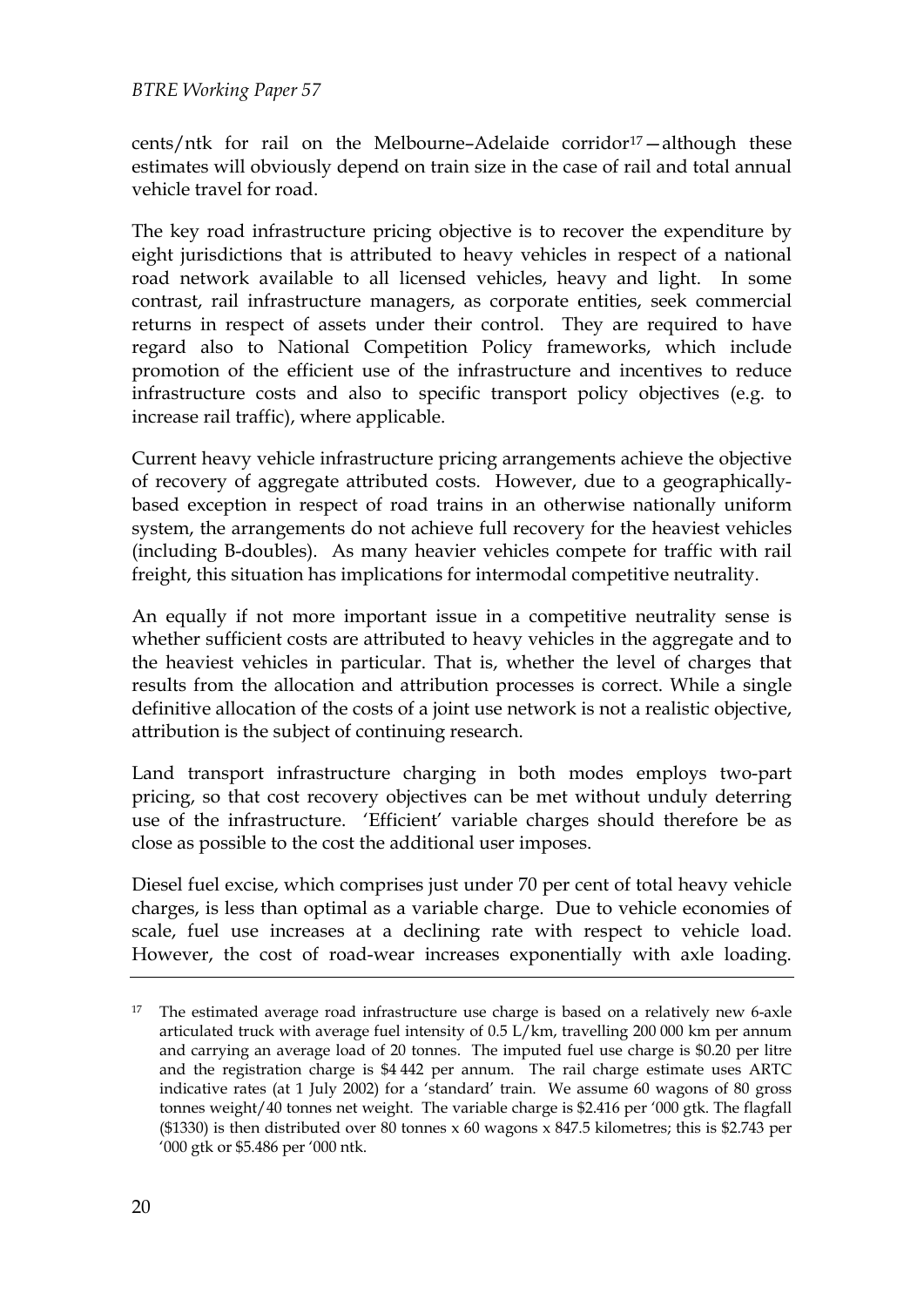Variable charges that more closely matched the individual vehicle's marginal cost of road use (e.g. mass-distance charges) would improve efficiency of use and could also provide more appropriate road investment signals. Rail freight variable charges (generally cents per gross tonne-kilometre) do not have this flaw, although there may be scope for more differentiation than currently exists, for example on the basis of axle loadings and wagon suspensions.

There is no charging for externalities in either mode. Credible charging mechanisms face threshold issues of measurement, valuation and technical feasibility if they are to take the place of, or supplement, regulatory approaches. Externalities are also less significant over the non-urban routes, where road-rail competition primarily occurs, than in urban areas.

In setting charges to recover actual and budgeted expenditure, the road infrastructure pricing arrangements do not provide any explicit incentive for road authorities to improve their productive efficiency. In contrast, the projected path of rail access price increases generally include a 'CPI-x' formulation. However, with prices primarily negotiated between operator and infrastructure manager, it is not clear how significant is the actual incentive to reduce costs.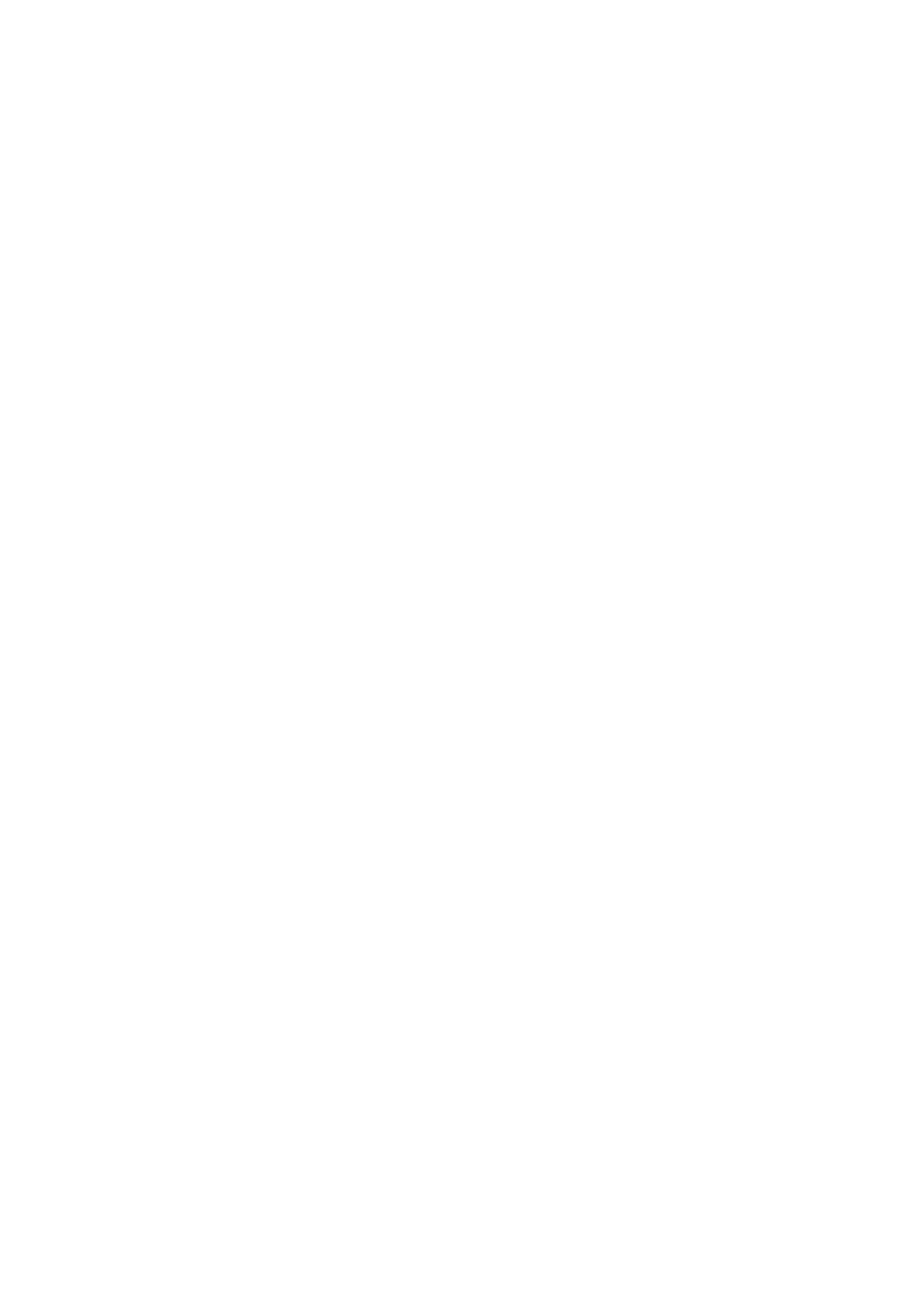#### <span id="page-35-0"></span>**APPENDIX I ROAD EXPENDITURE ATTRIBUTION AND CURRENT REGISTRATION CHARGES**

#### **ROAD EXPENDITURE ATTRIBUTION**

The road expenditure attribution parameters are updated periodically, using the most recent research, by ARRB Transport Research, into the relation between road expenditure and vehicle use (Martin 2002). Appendix table I.1 shows the road expenditure attribution parameters used in the second heavy vehicle charges determination (NRTC 1998).

|                |                                                |                      | <b>PCU</b>           | <b>ESA</b>           | <b>AGM</b> | Non-           |
|----------------|------------------------------------------------|----------------------|----------------------|----------------------|------------|----------------|
|                | <b>Expenditure Category</b>                    | <b>VKT</b>           | -km                  | -km                  | -km        | HVKT separable |
| A              | <b>Servicing &amp; Operating Expenses</b>      | 100                  |                      |                      |            |                |
| B              | Road Pavement & Shoulder<br>Maintenance        |                      |                      |                      |            |                |
| <b>B1</b>      | <b>Routine Maintenance</b>                     |                      |                      |                      | 50         | 50             |
| <b>B2</b>      | Periodic Maintenance of Sealed<br>Roads        |                      | $\ddotsc$            |                      | 50         | 50             |
| С              | Bridge Maintenance & Rehabilitation            |                      |                      |                      | 33         | 67             |
| D              | <b>Road Rehabilitation</b>                     |                      | ٠.                   | 45                   |            | 55             |
| Е              | Low Cost Safety / Traffic<br>Improvements      | 80                   | 20                   | $\ddot{\phantom{a}}$ |            |                |
| F              | Asset Extension / Improvements                 |                      |                      |                      |            |                |
| F1             | <b>Pavement Components</b>                     | $\ddot{\phantom{a}}$ | $\ddot{\phantom{a}}$ | 45                   |            | 55             |
| F <sub>2</sub> | <b>Bridges</b>                                 |                      | 15                   |                      |            | 85             |
| F3             | <b>Land Acquisition</b>                        |                      | 10                   |                      |            | 90             |
| F4             | Earthworks                                     |                      | 10                   |                      |            | 90             |
| F5             | Other Extension/ Improvement<br>Expenditure    |                      | 10                   |                      |            | 90             |
| G              | <b>Other Miscellaneous Activities</b>          |                      |                      |                      |            |                |
| G1             | <b>Miscellaneous Works</b>                     |                      |                      |                      |            | 100            |
| G2             | <b>Corporate Services</b>                      |                      |                      |                      |            | 100            |
|                | G3 Enforcement of Heavy Vehicle<br>Regulations |                      | ٠.                   |                      |            |                |
|                | G4 Vehicle Registration                        |                      |                      |                      |            |                |
|                | G5 Driver Licensing                            |                      |                      |                      |            |                |
|                | G6 Loan Interest                               |                      |                      |                      |            |                |

#### TABLE I.1 ROAD EXPENDITURE ATTRIBUTION PARAMETERS

.. Not applicable.

*Note* VKT = Vehicle kilometres of travel; PCU = Passenger car unit; ESA = Equivalent standard axles; AGM = Average gross mass for vehicles over 4.5 tonnes GVM; and HVKT = Heavy vehicle kilometres of travel, vehicles over 4.5 tonnes GVM.

*Source* NRTC (1998, table 2.13, p. 27).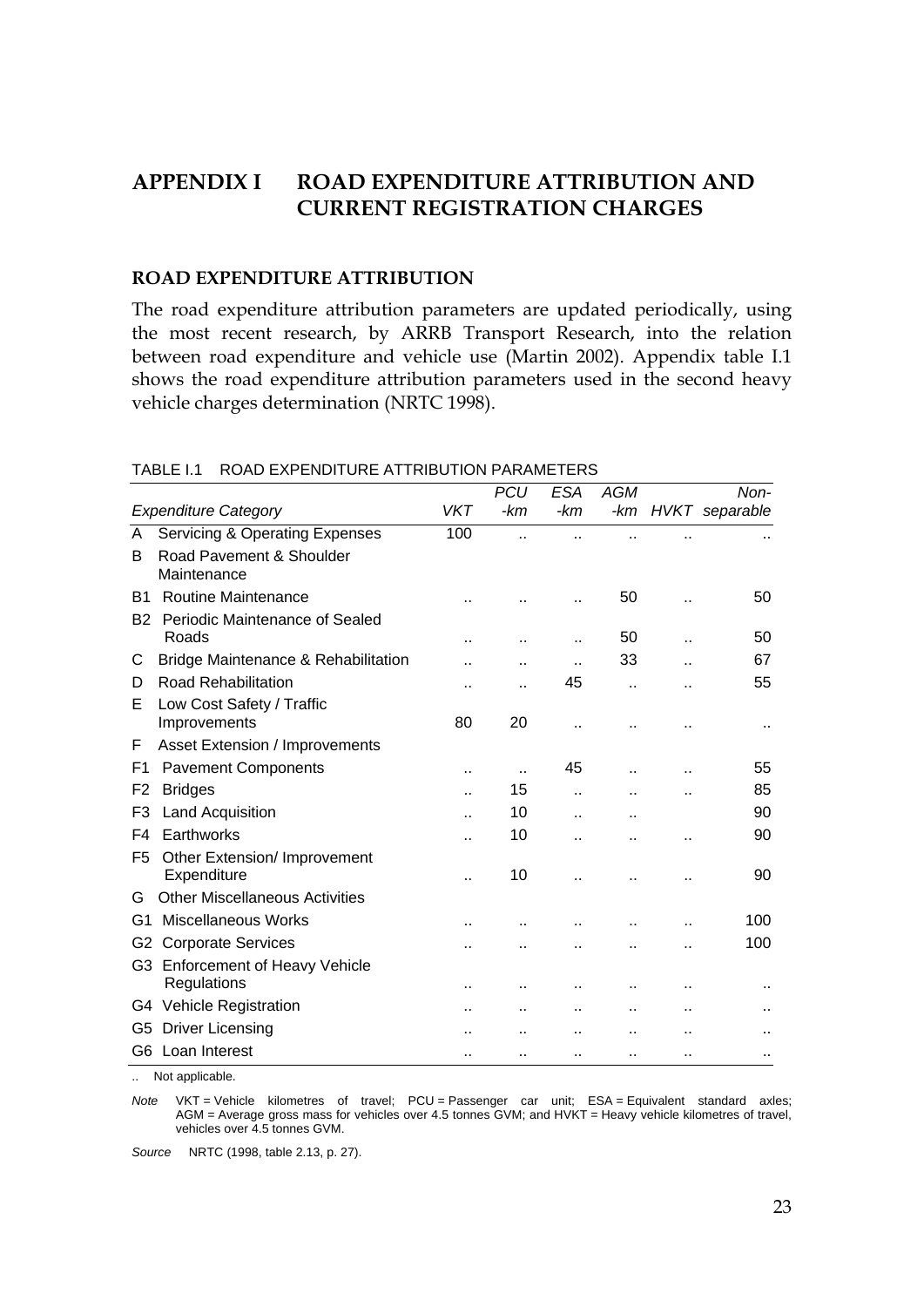#### <span id="page-36-0"></span>*BTRE Working Paper 57*

Appendix table 1.2 shows the heavy vehicle registration charges for selected heavy vehicles as at November 2002.

| Vehicle Type                                                                                  | Size                                        | Current charge                |
|-----------------------------------------------------------------------------------------------|---------------------------------------------|-------------------------------|
|                                                                                               | Up to 12.0t                                 | \$320                         |
| o.                                                                                            | Over 12.0t                                  | \$533                         |
|                                                                                               | Under 42.5t                                 | $$586 + $640 = $1226$         |
|                                                                                               | Up to 16.5t                                 | \$640                         |
| $\circ$ To)                                                                                   | Over 16.5t                                  | \$852                         |
|                                                                                               | Under 42.5t                                 | $$2 132 + $960 = $3 092$      |
| $O1$ $O1$<br>οī<br>O(10)                                                                      | Over 42.5t                                  | $$4051 + $960 = $5011$        |
|                                                                                               | Under 42.5t                                 | $$4051 + $1280 = $5331$       |
| তিতে ব<br>O <sub>1</sub><br>$\circ$ 101                                                       | Over 42.5t                                  | $$4051 + $1280 = $5331$       |
|                                                                                               | Up to 20.0t                                 | \$960                         |
| <del>™</del> "⊙⊺⊙ो<br>0101                                                                    | Over 20.0t                                  | \$2 132                       |
|                                                                                               | Up to 12.0t                                 | \$320                         |
|                                                                                               | Over 12.0t                                  | \$533                         |
| ※ 後                                                                                           |                                             | \$1 332                       |
| $\circ$ ( $\circ$ )<br>$\bullet\bullet\bullet$                                                |                                             | $$3624 + $960 = $4584$        |
| OTOTOW<br>0.010<br>രി                                                                         |                                             | $$5\,330 + $1\,920 = $7\,250$ |
| $\bullet\bullet\bullet$<br><b>OO</b> T<br>ం గం<br>$\circ$ or $\circ$                          |                                             | $$5\,330 + $2\,560 = $7\,890$ |
| $\bullet\bullet\bullet$<br>$\overline{\text{O}(\text{O})}$<br>$\circ$ $\circ$ $\circ$ $\circ$ | $\overline{\text{O}}$ $\overline{\text{O}}$ | $$5\,330 + $4\,160 = $9\,490$ |

TABLE I.2 HEAVY VEHICLE REGISTRATION CHARGES FOR SELECTED VEHICLE CLASSES, NOVEMBER 2002

*Sources* NRTC (2002) and BTRE estimates.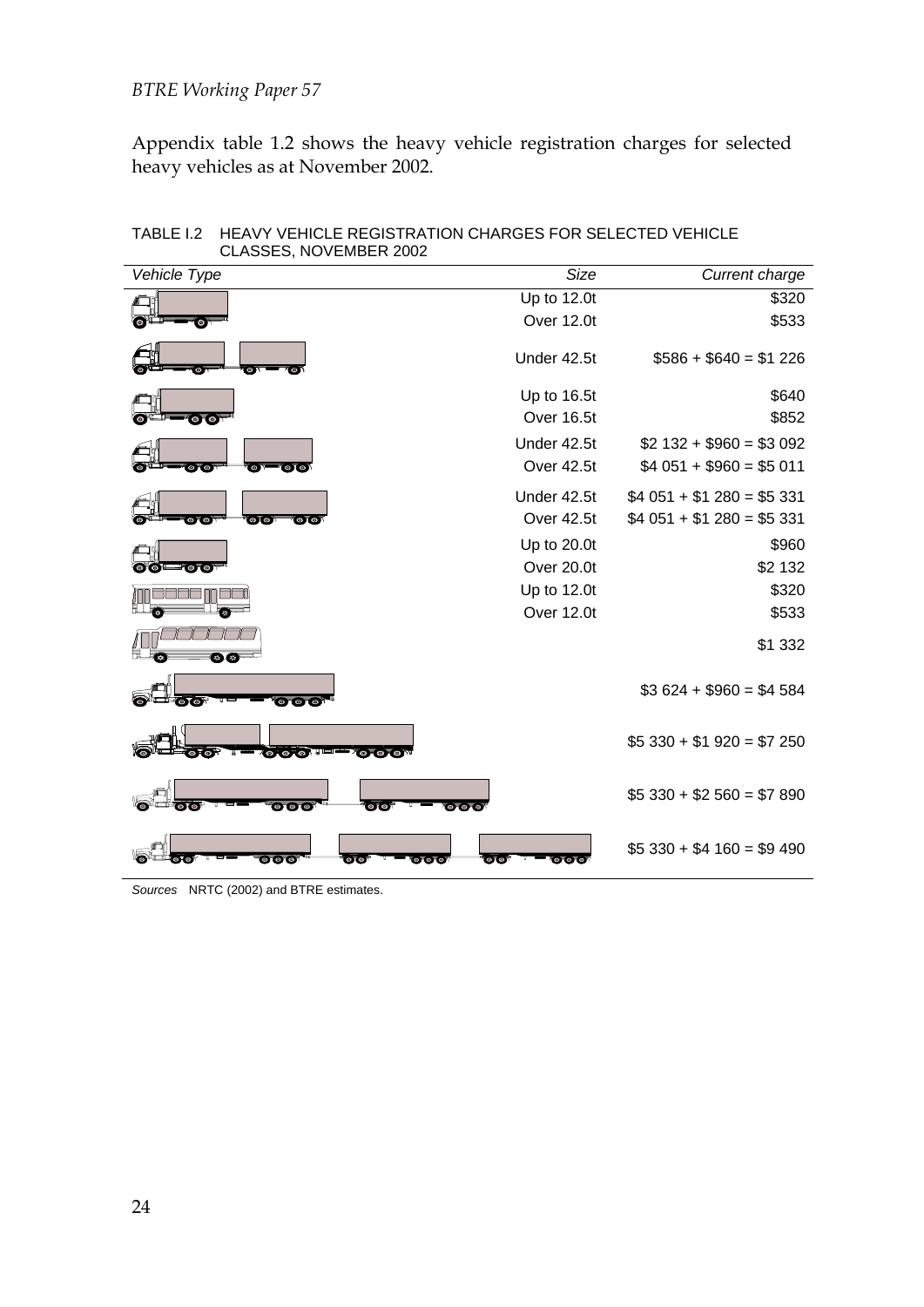#### <span id="page-37-0"></span>**REFERENCES**

| <b>ABS</b>   | <b>Australian Bureau of Statistics</b>                |
|--------------|-------------------------------------------------------|
| <b>ACCC</b>  | <b>Australian Competition and Consumer Commission</b> |
| <b>AGPS</b>  | <b>Australian Government Publishing Service</b>       |
| <b>ARTC</b>  | Australian Rail Track Corporation                     |
| <b>ATO</b>   | <b>Australian Taxation Office</b>                     |
| <b>BTE</b>   | <b>Bureau of Transport Economics</b>                  |
| <b>BTRE</b>  | Bureau of Transport and Regional Economics            |
| <b>IPART</b> | Independent Pricing and Regulatory Tribunal of NSW    |
| <b>NRTC</b>  | National Road Transport Commission                    |
| <b>OR</b>    | Queensland Rail                                       |
|              |                                                       |

ABS 2001, *Survey of Motor Vehicle Use, Australia, 12 Months Ended 31 October 2000*, Cat. no. 9208.0, Australian Bureau of Statistics, Canberra.

ACCC 2002, *Decision. Australian Rail Track Corporation. Access Undertaking*, [http://www.accc.gov.au/rail/acc\\_under.pdf](http://ww.accc.gov.au/rail/acc_under.pdf).

ARTC 2001, *Access Undertaking. Explanatory Guide,* [http://www.accc.gov.au/rail/Submissions\\_ARTC/ARTC\\_Undertaking1.PDF.](http://www.accc.gov.au/rail/Submissions_ARTC/ARTC_Undertaking1.PDF.)

ARTC 2002, *Victorian rail access regime. Application for certification to the NCC.*  ARTC submission, [http://www.ncc.gov.au/pdf/CERaViSu-001.pdf](http://www.ncc.gov.au/nationalcompet/part%20iiia/rail/VIC%20regime%20Certification/ARTC%20submission%20March%202002.pdf).

ARTC 2003, *ARTC track access charges. Applicable rates—effective from 1 January 2003*, [http://www.artc.com.au/reference.htm.](http://www.artc.com.au/reference.htm)

ATO 2002, Diesel and Alternative Fuels Grants Scheme Guide, http://www.ato.gov.au, 20 November 2002.

BTE 1999, *Competitive Neutrality Between Road and Rail*, Working Paper 40, BTE, Canberra.

IPART 1999, *Aspects of the NSW rail access regime. Final report*, <http://www.ipart.nsw.gov.au/pdf/Rev99-4.pdf>.

Laird. P., Newman, P., Bachels, M. and Kenworthy, J. 2001, *Back on Track: Rethinking Transport Policy in Australian and New Zealand*, UNSW Press, Sydney.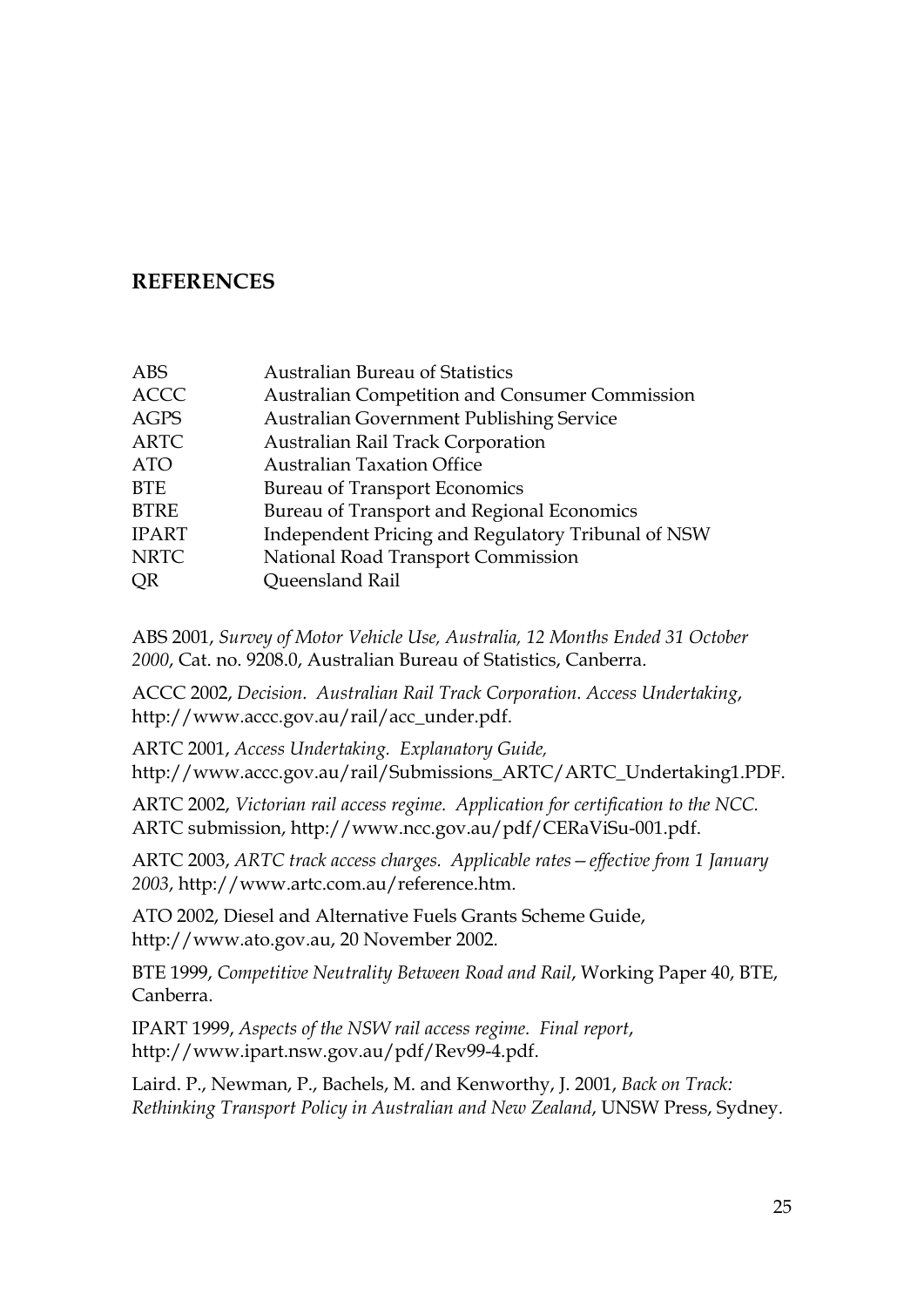#### *BTRE Working Paper 57*

Martin, T. 2002, 'Estimation Heavy Vehicle Road Wear Costs for Bituminous Surfaced Arterial Roads', *ASCE Journal of Transportation Engineering*, vol. 128, no. 2, pp. 103-110.

May, T.E. 1984, National Road Freight Industry Inquiry Report, AGPS, Canberra.

Meyrick, S. 1994, 'Objectives of Road Pricing', in *Refocusing Road Reform*, J. Cox (ed.), Business Council of Australia, Melbourne.

NRTC 1998, *Updating Heavy Vehicle Charges: Technical Report*, September, NRTC, Melbourne.

NRTC 1999, *Updating Heavy Vehicle Charges: Regulatory Impact Statement*, November 1999, NRTC, Melbourne.

NRTC 2002, National Heavy Vehicle Dimensions, Mass Limits & Registration Charges, http://www.nrtc.gov.au/, November 2002.

QR Network Access 2002, *Comparison of greenhouse gas emissions by Australian intermodal rail and road transport*, [http://www.qr.com.au/track\\_access/docs/Emissions.pdf](http://www.qr.com.au/track_access/docs/Emissions.pdf)

Sansom, T., Nash, C., Mackie, P., Shires, J. and Watkiss, P. 2001, 'Surface Transport Costs and Charges: Great Britain 1998', Report Commissioned by the UK Department of the Environment, Transport and Regions, Institute for Transport Studies, University of Leeds in association with AEA Technology Environment.

Small, K.A., Winston, C. and Evans, C.A. 1989, *Road Work: A New Highway Pricing and Investment Policy*, The Brookings Institution, Washington, D.C.